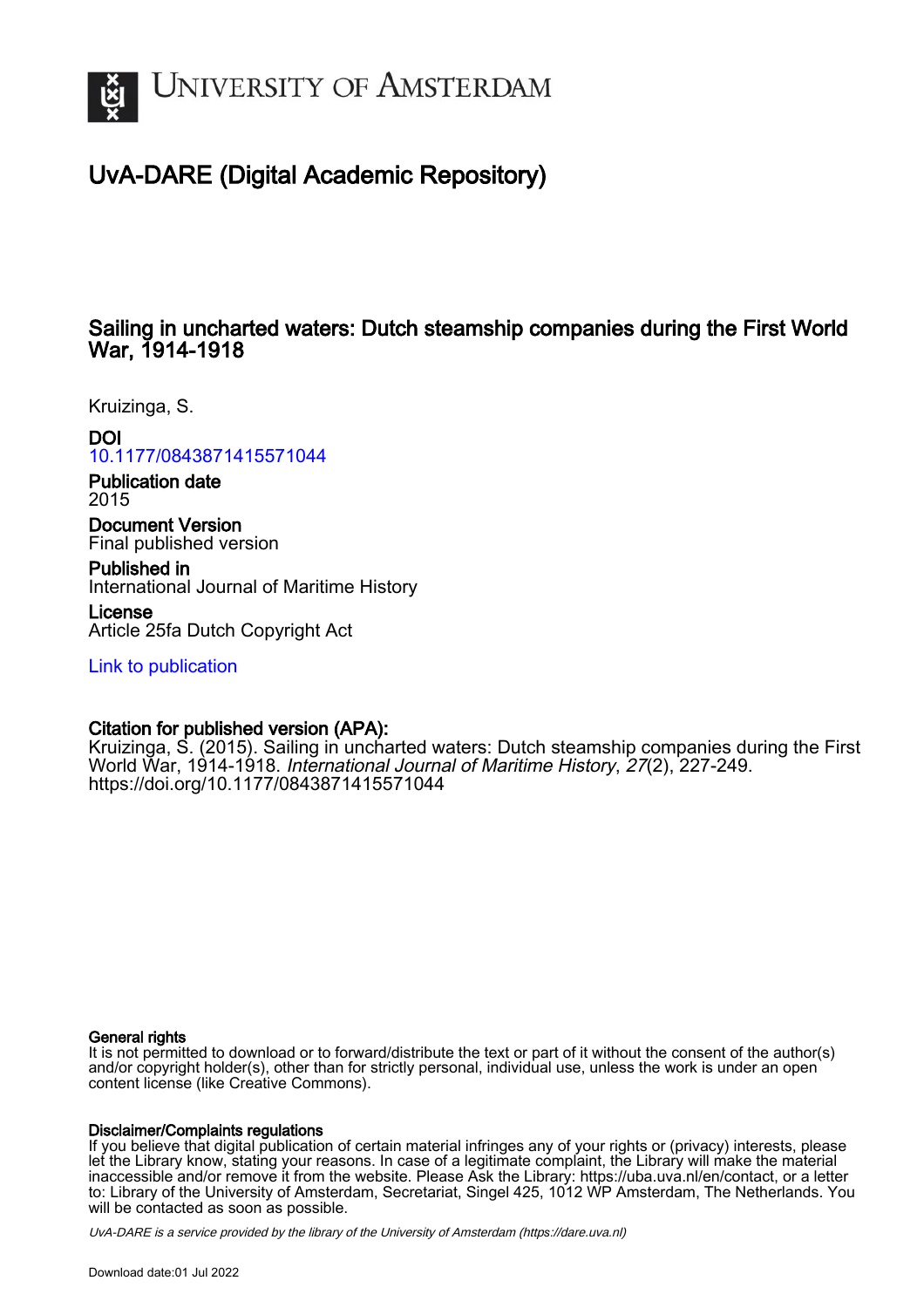

**Sailing in Uncharted Waters: Four Dutch Steamship Companies during the First World War, 1914–1918**

The International lournal of Maritime History 2015, Vol. 27(2) 227–249 © The Author(s) 2015 Reprints and permissions: sagepub.co.uk/journalsPermissions.nav DOI: 10.1177/0843871415571044 ijh.sagepub.com



# **Samuël Kruizinga**

#### **Abstract**

During the First World War, steamship companies based in neutral Holland were confronted by a number of very costly, war-related challenges. The conflict also brought unexpected windfalls: neutrality put these shipping firms in a unique position to profit from the worldwide disruption to global trade. In this article, I reconstruct the wartime balance sheets of four Dutch steamship companies, and relate my findings to an analysis of their wartime policies. My main conclusion is that these companies shared a remarkably similar fear of the post-War future which guided their wartime financial policies. By saving, expanding their fleet and improving their facilities, they desperately tried to guard themselves against the prospect of renewed foreign competition after the War.

#### **Keywords**

business accounts, company strategy, First World War, fleet expansion, merchant marine, Netherlands, profits

# **Prologue: Swiss Retreat**

In April 1916, Ernst Heldring, a Dutch shipping magnate, arrived in Switzerland. Suffering from an acute nervous breakdown, his neurologist had ordered him to pursue a regime of spa treatment and fresh mountain air to recover.1 During his Swiss exile,

#### **Corresponding author:**

Samuël Kruizinga, Faculteit der Geesteswetenschappen Capaciteitsgroep Geschiedenis, University of Amsterdam, Spuistraat 134, Amsterdam, 1012 VB, Netherlands. Email: [s.f.kruizinga@uva.nl](mailto:s.f.kruizinga@uva.nl)

<sup>1.</sup> Ernst Heldring, *Herinneringen en dagboek (1871–1954)*, ed. Johan de Vries (Utrecht, 1970), I, 33. [hereafter: Heldring, *Diary*].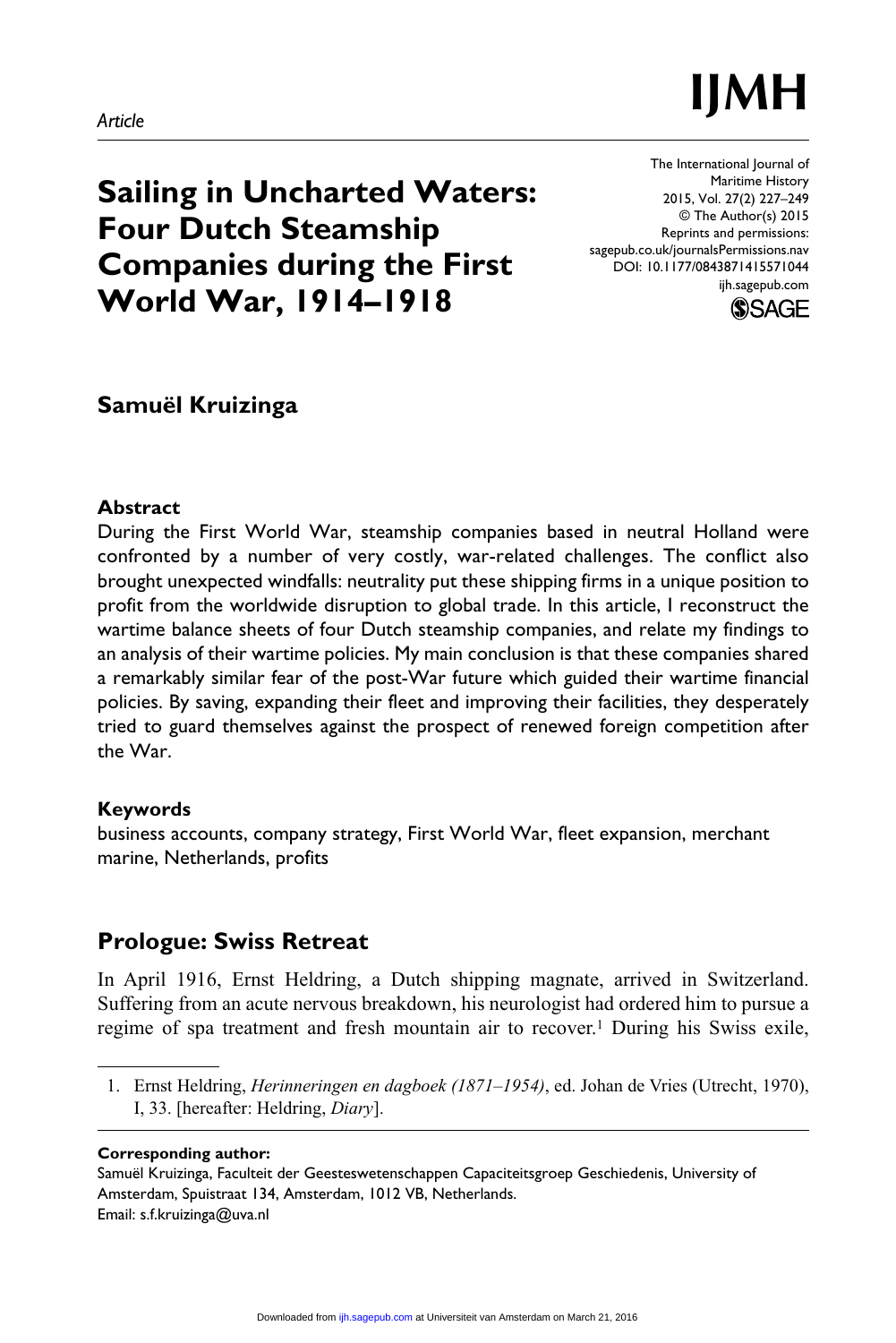Heldring kept a diary. In it, he attributed his anxieties to the First World War. He was tasked with plotting a course for his company to follow, to help it sail the uncharted waters of the costliest war mankind had ever known. The enormity of this task, a defeated Heldring wrote, at times completely overwhelmed him.2

# **A Bright Future Beckons**

Heldring stood at the helm of one of the largest Dutch shipping companies. Under his direction, the Royal Dutch Steamship Company (*Koninklijke Nederlandsche Stoomboot Maatschappij*, KNSM), founded in 1856, had embarked on an ambitious expansion programme. Adding to existing trades between Amsterdam and Bordeaux and the Baltic ports, new lines were established connecting the Dutch capital to Spain, Greece, the Ottoman Empire and Egypt. Perhaps most importantly, the new directors founded a daughter company to 'feed' its main lines: the New Rhine Shipping Company, linking Amsterdam to the rapidly developing German industrial heartland.<sup>3</sup>

Germany's meteoric rise also played a major part in the decision to found the Steamship Company 'The Netherlands' (*Stoomvaart Maatschappij 'Nederland'*, SMN) in 1870 and the Rotterdam Lloyd (*Rotterdamsche Lloyd*, RL) in 1875. Both companies hoped to take advantage of German and Dutch economic development, the new Suez Canal and the liberalization of Dutch economic policies to establish regular routes between Amsterdam and Rotterdam and various destinations in the Indies. After a couple of years of fierce competition, the two companies decided to form a cartel in 1887, enabling them to jointly compete for a government contract to establish both a regular and fast passenger service as well as mail services between the Netherlands and the colonial capital Batavia (current-day Jakarta). They also established a 'feeder' – the Royal Packet Company, which brought both classic colonial goods as well as new, industrial raw materials from smaller anchorages in the many islands of the Indian archipelago to the main seaport of Tandjong Priok. Moreover, SMN and RL expanded their spheres of activity by opening lines to Japan and China (1902), Bengal (1906), Australia (1908) and Siam (1910).4

For all three companies, the German market was vital. Their directors lived in constant fear, however, that German steamship companies would try to take over their routes and cut out the Dutch middleman. The KNSM was besieged by both the *Hamburg Amerika Linie* and the *Deutsche Levant Linie*, whilst SMN and the Rotterdam Lloyd had

<sup>2.</sup> Wim Klinkert, Samuël Kruizinga and Paul Moeyes, *Nederland neutraal: De Eerste Wereldoorlog 1914–1918* (Amsterdam, 2014), 423–4.

<sup>3.</sup> G. H. Knap, *Gekroonde koopvaart. Reisresultaten van honderd jaar zeevaart door de Koninklijke Nederlandsche Stoomboot-Maatschappij N.V., 1856–1956* (Amsterdam, 1956), 5–36; A. Schol, *Koninklijke Nederlandsche Stoomboot-Maatschappij* (Alkmaar, 1998), 14–60.

<sup>4.</sup> M. G. de Boer, *100 jaar Nederlandsche Scheepvaart* (Den Helder/Amsterdam, 1939), 111–22; Nico Guns, *Koninklijke Rotterdamsche Lloyd: Beknopte geschiedenis van een rederij* (Zutphen, 2004), 37–8, 52–4, 74; J. N. F. M. à Campo, *Koninklijke Paketvaart Maatschappij: Stoomvaart en staatsvorming in de Indonesische archipel 1888–1914* (Hilversum, 1992), 57–70, 245, 301–04, 311–15.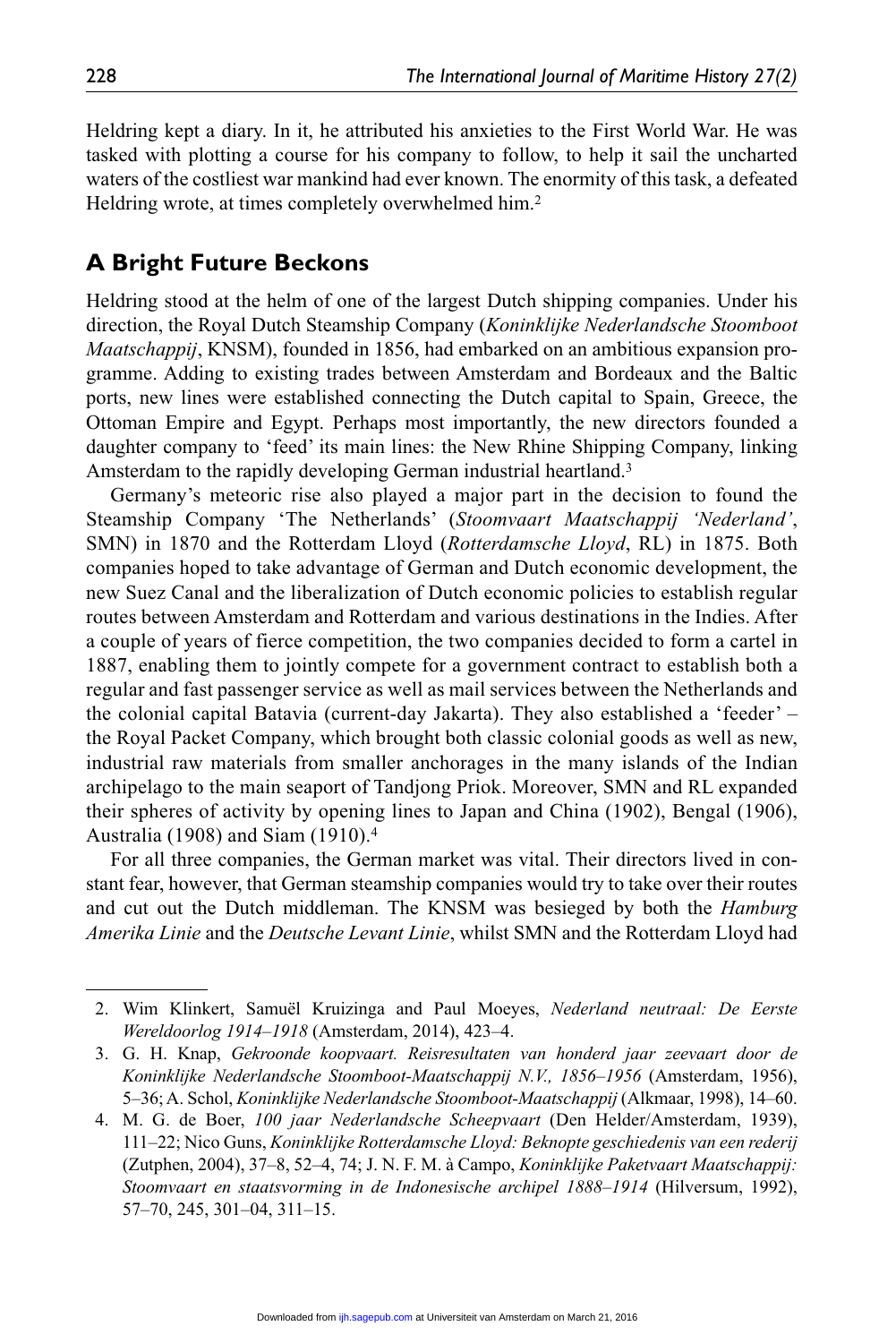to fend off the German–Australian Steamship Company (*Deutsch-Australische Dampfschiffs-Gesellschaft AG* [DADG]) and the North German Lloyd (*Norddeutscher Lloyd* [NDL]). After a period of fierce competition, SMN and RL were forced to cut the DADG in and allot 25 per cent of all outward Java trade, whilst the NDL, together with a British-owned Dutch subsidiary of the Ocean Steamship Company, divided the profitable Deli tobacco trade amongst themselves, leaving the Dutch empty-handed.5

The spectre of ever-increasing German pressure prompted Ernst Heldring to suggest, in the early years of the twentieth century, the creation of a cartel consisting of *all* Dutch steamship lines to make sure they were not picked off one by one. His proposals fell on deaf ears, however, as some Dutch shipping companies were competitors categorically unwilling to work together.6 Heldring did manage to strike a blow for Dutch shipping in 1912, when, going against his own Board, he concluded a merger between his company and the Royal West-Indian Mail Service (*Koninklijke West-Indische Maildienst*, KWIM). KWIM connected Amsterdam to the Dutch colonies of Surinam and the Netherlands Antilles, Venezuela, and, via Trinidad, New York.7 It had run into severe financial difficulties due to German (and British) competition, but Heldring was determined to keep this company out of the hands of foreign competitors. But the merger made business sense too: the opening of the Panama Canal in August 1914 would, Heldring hoped, allow the KWIM to open new routes to the east coast of the Americas.8 In anticipation, KWIM-services were split in two following the merger: one line would service the Dutch colonies and New York, the other Venezuela and Puerto Rico, ending in Colón, the planned western terminus of the canal.9

These plans are illustrative of the spirit of optimism within the Dutch shipping community at large in the years before the First World War. Despite ever-increasing German competition, profits were high as freight and transport rates continued to rise, and the Netherlands continued to cement its position as the main transport hub for north-western Europe. KNSM, SMN and RL therefore decided to expand their fleet and invest in new port facilities, warehouses and offices. These were partly paid for out of the company's increasing profits and partly by floating bond loans and increasing share capital. Finding

<sup>5.</sup> G. J. de Boer, *De Nederlandse Blauwpijpers* (Alkmaar, 1997), 4, 25–34; Peter Hoefnagels and Frank Kriesels, 'Over het vaarwater van de Rotterdamsche Lloyd', in F. M. M. de Goey, ed., *Vaart op Insulinde: uit de beginjaren der Rotterdamsche Lloyd NV, 1883*–*1914* (Hilversum, 1991), 125.

<sup>6.</sup> J. Jonker, 'Waterdragers van het kapitalisme. Nevenfuncties van Nederlandse bankiers en de verhouding tussen bankwezen en bedrijfsleven, 1910–1940', *Jaarboek voor de Geschiedenis van Bedrijf en Techniek*, 6 (1989), 161–2.

<sup>7.</sup> T. de Graaf and J-J. Mobron, 'Bankiers en reders: belangen en invloeden van banken op maritiem gebied (1870–1964)', *Tijdschrift voor Zeegeschiedenis*, 14 (1995), 74–85.

<sup>8.</sup> Amsterdam City Archives (ACA), KNSM Archives, box 696, folder '76. Fusie K.N.S.M.- K.W.I.M, 1912 en regeling met Nat. Stoomboot Mij.: Uittreksels uit de "Notulen Commissaris Vergadering K.W.I.M."'Please note that at the time of writing (May/June 2014), the Royal Dutch archives had not been fully indexed.

<sup>9.</sup> H. L. Wichers, *De Nederlandsche koopvaardijvloot in MXMXIII. Uitgegeven ter gelegenheid der opening van de Eerste Nederlandsche Tentoonstelling op Scheepvaartgebied te Amsterdam op 5 juni 1913* (Amsterdam, 1913), 17, 31, 112–15.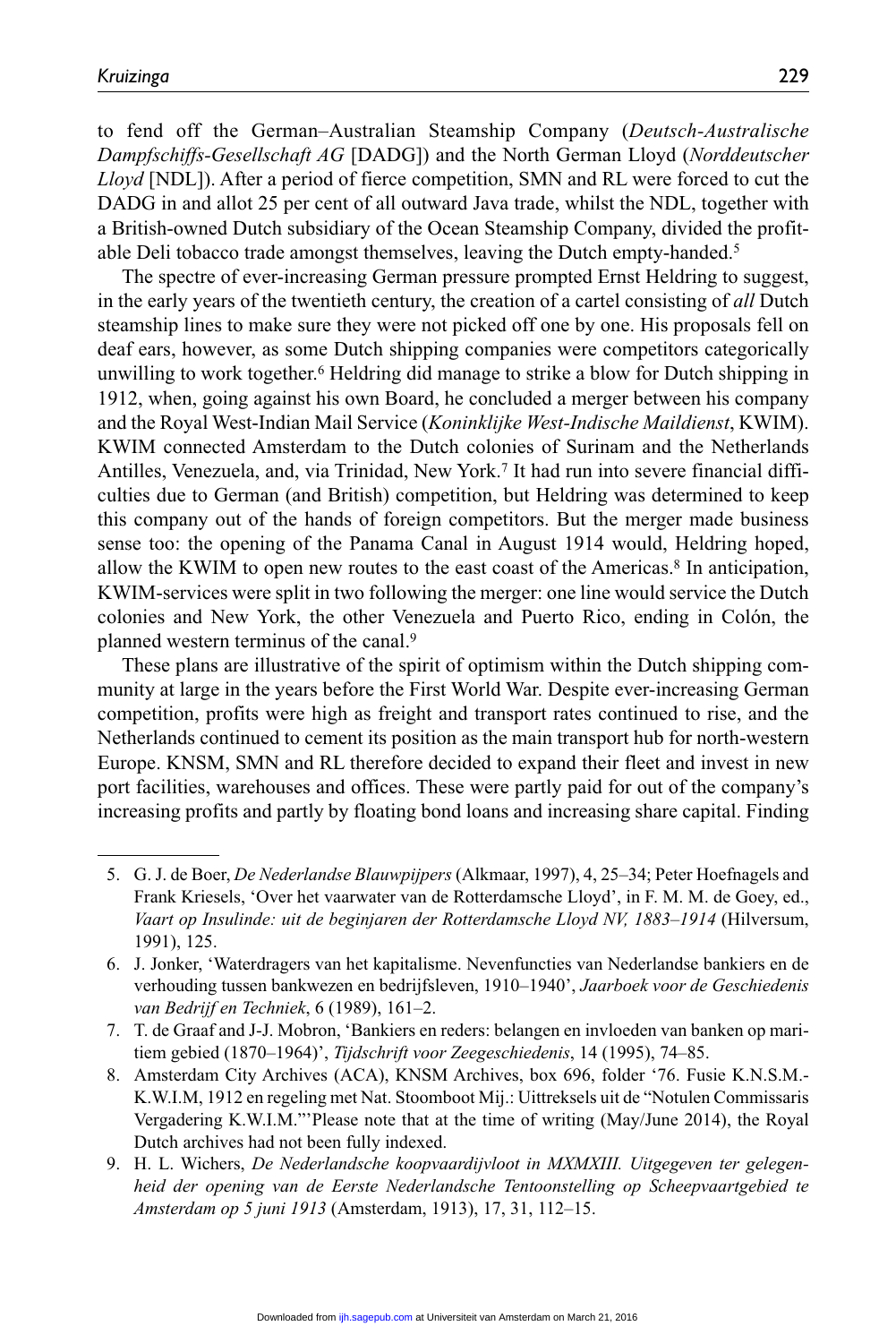investors posed no difficulties as share prices were high, indicating that investors shared the directors' optimism as to the steamship companies' future prospects.10

#### **War and Contraband**

The outbreak of war in July 1914 immediately threatened an abrupt end to a decadeand-a-half of growth, as hostilities interrupted nearly all overseas traffic. The Amsterdam and Rotterdam company headquarters desperately signalled ships on the high seas to head for the nearest neutral port, fearing that the Netherlands might, like Belgium, be invaded. To make matters worse, ships were warned to stay out of the waters surrounding Britain and Germany, as (erroneous) reports of belligerent fleet movements indicated a massive naval battle was imminent. Adding to the general confusion, communication between the main offices in Amsterdam and Rotterdam, subsidiaries and agents in Batavia and elsewhere, and the ships was often spotty: cables between Europe, Asia and America were either cut or censored, and wireless telegraphy frequently lacked sufficient range to call home.11

Some two weeks after the start of hostilities, it became clear that the reports of a massive Anglo-German naval encounter in European waters were highly exaggerated and that Holland's neutrality was, at least for the moment, secure. Moreover, arrangements were made with the British to use its telegraph cables, provided messages were sent in English or French. However, this did not mean that the Dutch steamship companies could go on trading as usual. Many countries, belligerent and neutral alike, had enacted export prohibitions, limiting international trade. The new KWIM service to Colón had to be suspended for lack of freight for example.12

Meanwhile, British and French fleets patrolled the North Sea, checking neutral ships for goods potentially destined for the enemy. If a neutral ship carried so-called contraband goods – products the Allied governments deemed usable for warlike purposes – it was detained and taken into an Allied port for inspection and possible sequestration of its cargo. The close economic relation between Holland and Germany and the ease with which the Ruhr industrial cities could be reached from Amsterdam and Rotterdam made Dutch ships especially suspect in British and French eyes. All goods on the rapidly expanding Allied contraband lists – which included such nebulous categories as 'foodstuffs' – carried aboard Dutch ships were liable to capture unless definitive proof could be furnished that the goods in question would not end up in Germany. Uncertainty over what goods were classified as contraband, the delays caused by frequent inspections and the real difficulty of providing definitive evidence of a cargo's final destination – the Dutch government refused to close the eastern border to transit trade, for fear of angering

<sup>10.</sup> Rotterdam City Archives (RCA), 451.01/6, RL Board of Directors to Supervisory Board, 4 July 1912, 22 October 1912, and s.d. [July 1913].

<sup>11.</sup> National Archives, The Hague (NA), 2.20.23/514, 'De Algemeene Toestand bij het Uitbreken van den Oorlog', 1–5; idem, 'Nota over 1914', 1–5; RCA, 451.01/7, RL Board of Directors to Supervisory Board, 25 August 1914.

<sup>12.</sup> ACA, 713, folder 'Notulen 1912–1921', Minutes, KNSM Supervisory Board, 21 September 1914.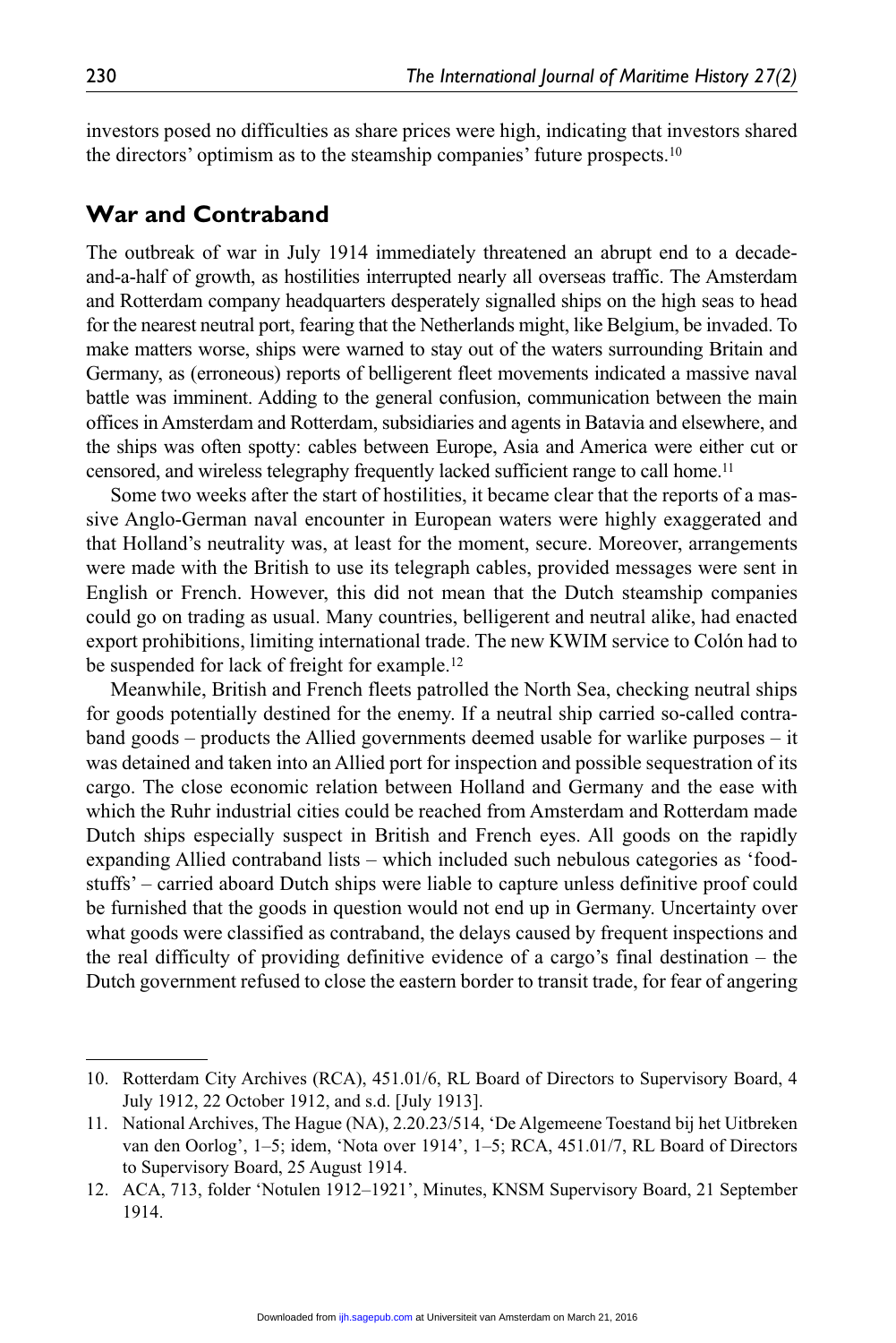Berlin – scared off potential freighters. SMN and the Rotterdam Lloyd even removed ships from the Java-Europe trade and chartered them out to increase revenue.<sup>13</sup>

The contraband issue threatened to destroy the trades the Dutch steamship companies had spent decades building up and threatened the foundations of the Dutch economy. The Dutch government was prevented from interfering by its neutrality, but intimated that it would certainly not object to a practical solution to the issue if one was found by the Dutch business world, provided that it would have no official part in it. So, representatives of the major Dutch steamship lines and a number of other businesses closely associated with them approached the British Government's representatives in The Hague urging them to come to a definitive contraband list. They agreed that, in return for clear definitions as to what goods the Allies would consider contraband – and the exclusion thereof of luxury products from the Indies, such as coffee and tobacco, now considered 'foodstuffs' and therefore 'liable to capture' – they would guarantee the 'home consumption' of all contraband goods transported aboard their ships. In order to do so, the steamship companies and a consortium of Dutch banks created a new joint venture, the Netherlands Oversea Trust Company (NOT), which would act as a clearing house for all overseas imports and prevent their re-export to Germany or any of its allies. The NOT would distribute goods to end users and resellers, but only if they signed a contract prohibiting sale to enemies of the Allied governments and paid a sizable deposit. If the contract was breached, the deposit would be seized. Shipping companies looking to import contraband goods into the Netherlands had to sign a second contract with the NOT, promising to deliver contraband goods directly to its warehouses and stopping in a designated French or British port on every outward trip for a short inspection of the ship's bill of lading and cargo hold.<sup>14</sup>

#### **Wartime Opportunities**

The NOT contract system brought security against Allied seizures and reduced costs by eliminating time-intensive searches on the high seas. It allowed the three Dutch steamship companies to resume most of their trades. Although the contraband agreements the NOT had concluded with the Allied governments precluded the sale of these goods to Germany, the Trust Company Board of Directors – which included representatives from all the major steamship lines – had managed to secure some key concessions, mainly colonial produce and fruit, which could be sold to Germany, often at great profit. The NOT also allowed KNSM, SMN and the Rotterdam Lloyd to profit from some unexpected war-related developments.

Firstly, Allied maritime actions against German or German-bound shipping rid the world seas of some of the Dutch steamship companies' most threatening competitors.<sup>15</sup> In the Americas, for example, the Hamburg America Line had abandoned its trades and ordered its ships to take shelter in German or neutral ports. This allowed KWIM to

<sup>13.</sup> Samuël Kruizinga, *Overlegeconomie in Oorlogstijd: De Nederlandsche Overzee Trustmaatschappij en de Eerste Wereldoorlog* (Zutphen, 2012), 20–35.

<sup>14.</sup> Kruizinga, *Overlegeconomie*, 36–74.

<sup>15.</sup> NA, 2.20.23/514, 'Het Goederenvervoer van Ned.-Indië herwaarts', 50–2.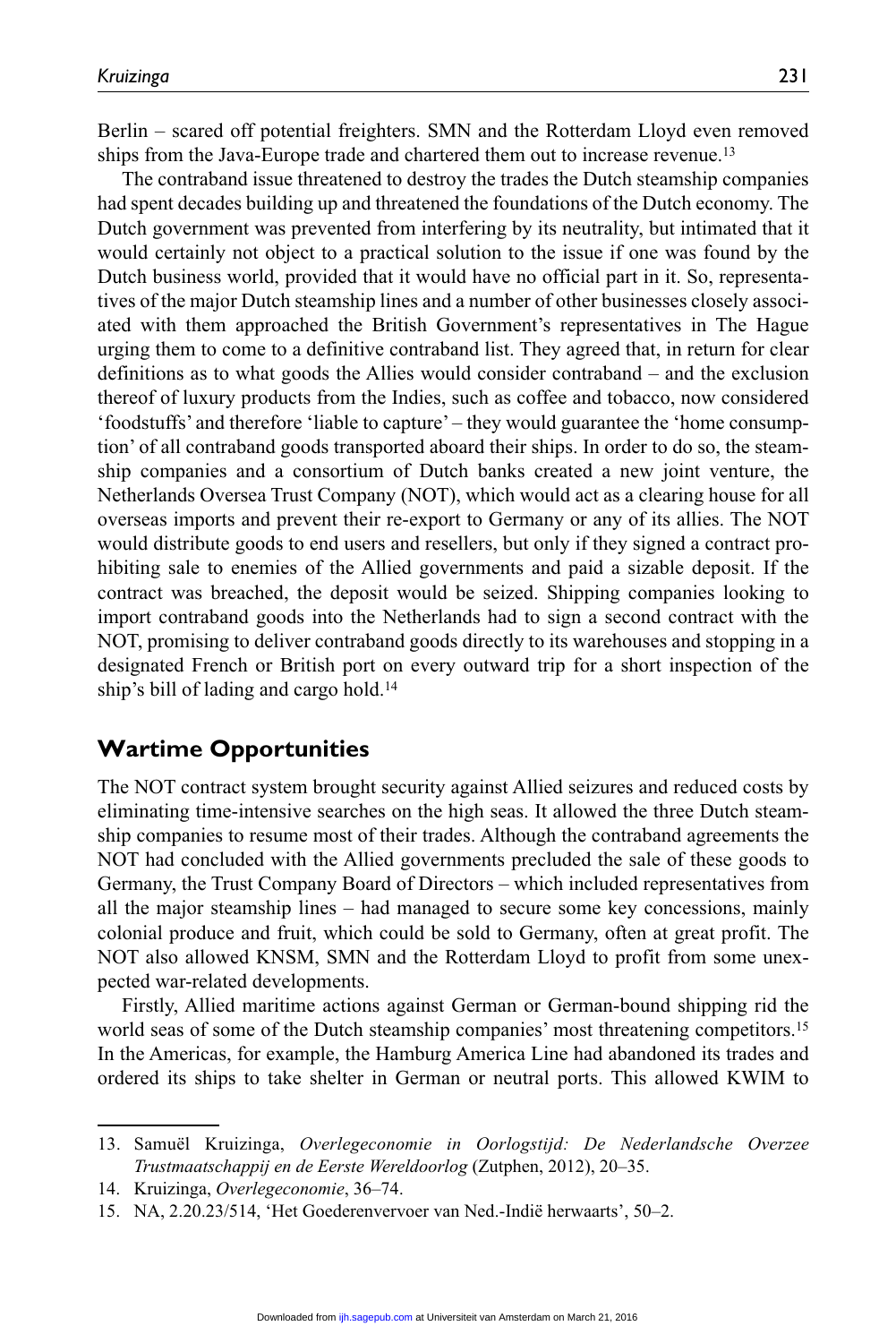reopen the Colón line, which in 1915 was extended through the Panama Canal to Peru and Chile, from where valuable cocoa and sodium nitrate were shipped back to Europe.16

Moreover, the War had disrupted many of the trade networks that had formed during the 19th and early 20th centuries. Britain and Germany, for example, had been key trading partners, meaning that both had to look elsewhere to replace business contacts which, due to the War, were no longer available to them. For example, before the War Germany had been one of the main suppliers of beet sugar to both the British and French Empires. Dutch beet sugar replaced German sugar in French Morocco, transported via a new regular KNSM trade opened in 1915.17 The British, meanwhile, substituted their German beet sugar with Javanese cane sugar, transported via SMN and RL ships.<sup>18</sup>

Thirdly, and perhaps most importantly, the War had caused the world's tonnage to decline steeply. The German and Austrian merchant marines had disappeared from the high seas, global trade routes had altered and, in many cases, lengthened, and Allied tonnage had been diverted from their normal routes to transport vitally important goods and raw materials to the front lines. This resulted in sharply rising freights on almost all trades. The KNSM's average freight price per metric ton, for example, rose from 7.21 Guilders in the first few months of the War to 15.96 in the spring of 1915.19 SMN and RL did not record compound data on average freight rates, but available evidence suggests that these companies also profited from globally rising freights. The costs of transporting 2000 kilos of rice from the Indies to the Netherlands, for example, rose from 60 Guilders on 1 January 1915 to 90 Guilders on 1 July, 108 on 31 December and 150 Guilders on 1 July 1916. Copra, used for the manufacture of margarine, was even more in demand: freight costs (for a 1200 kg. batch) rose from 55.5 Guilders on 1 January 1915 to 168 Guilders on 1 July 1916.20

#### **The high costs of doing business**

Although freight rates rose tremendously during the War, sailing in wartime increased operating costs as well. First of all, even for neutral ships, sea travel – especially in the North Sea – was dangerous. The Allies sowed the approaches to the North Sea with mines, limiting access areas heavily patrolled by the Royal Navy. Although these mines were anchored on the seabed, in accordance with international law, they frequently broke free of their cables. Roaming mines became one of the prime hazards for neutral shipping. Whereas mines could not distinguish between friend and foe, German submarine captains often would not. From February 1915 onwards, the German Admiralty unleashed

<sup>16.</sup> ACA, 713, folder 'Notulen 1912–1921', Minutes, Supervisory Board Royal Dutch, 24 January 1915, 29 March 1915, 24 September 1917.

<sup>17.</sup> D. Hudig, *Herinneringen van Dirk Hudig uit zijn werkkring bij de KNSM tot zijn benoeming tot lid der Directie (1906*–*1907), met enige aantekeningen over 1918*–*1919 alsmede over de oprichting van de David Steamship Co., Londen in 1920* (s.l. s.d. [ca. 1955]), 45.

<sup>18.</sup> NA, 2.20.23/514, 'Het Goederenvervoer van Ned.-Indië herwaarts', 50.

<sup>19.</sup> ACA, 713, folder 'Notulen 1912–1921', Minutes, KNSM Supervisory Board, 29 March 1915.

<sup>20.</sup> *Verslag omtrent handel, nijverheid en landbouw van Nederlandsch-Indië* (Batavia, 1916–1918).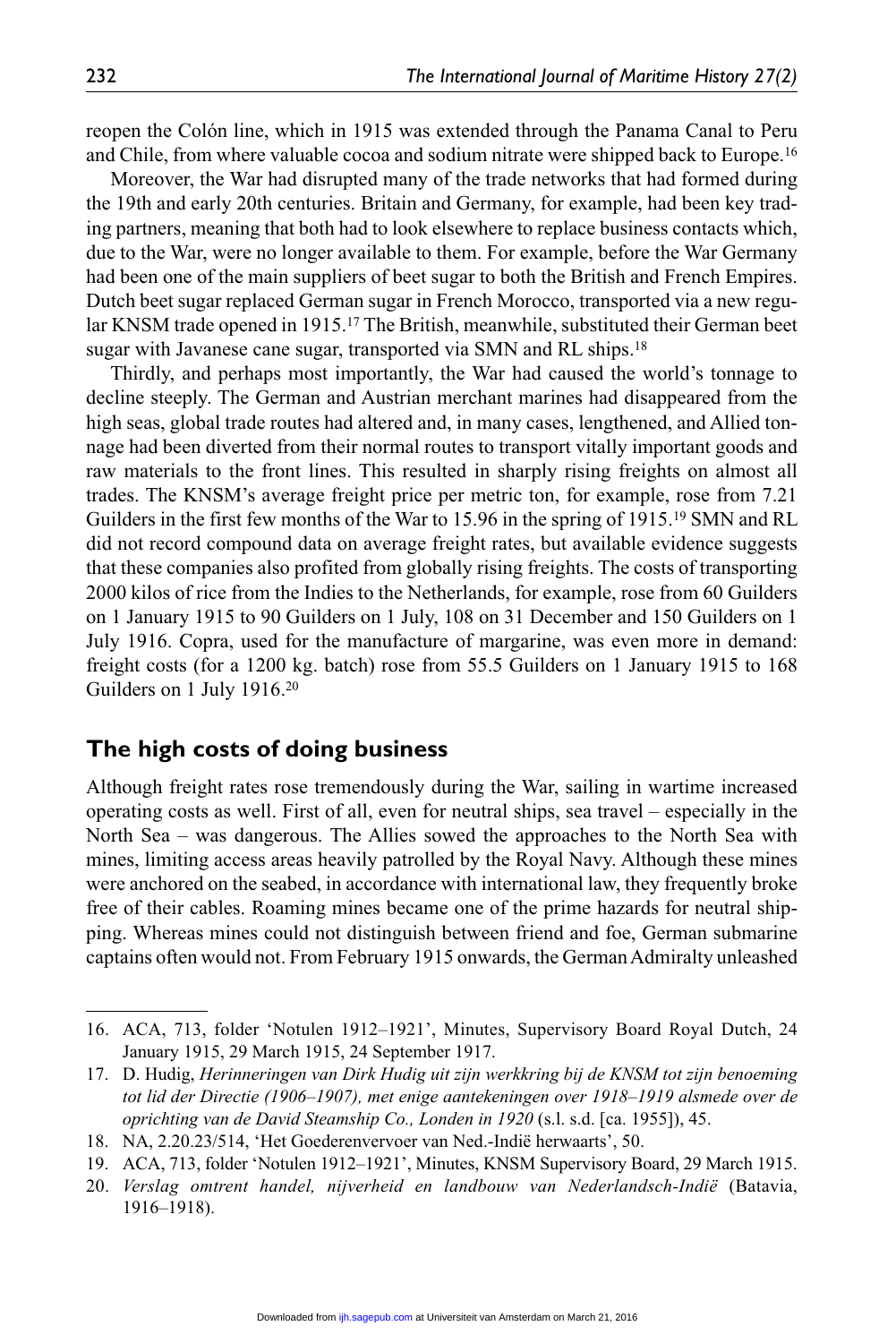a series of U-boat campaigns against enemy seaborne trade. However, due to poor visibility, the suspicion that an enemy ship was flying a false flag, or sheer callousness, neutral ships fell victim to these campaigns as well. Moreover, fuels, raw materials for repairs and food and supplies for ships' crews all saw great price hikes, as did insurance premiums.21

Danger and rising costs caused passenger traffic to plummet. KNSM suspended nearly all of its passenger services, but SMN and RL could not, their government contract prohibiting them from doing so. For a time, their passenger ships on the Amsterdam/ Rotterdam Batavia line stuck to the pre-War timetable, whilst other ships were used in the months after July 1914 to pick up stranded Dutch tourists and Dutch-Indian pilgrims who were surprised by the outbreak of war on their *Hajj* to Mecca. These voyages were hardly cost-efficient.<sup>22</sup>

KNSM, SMN and RL also faced dangers that only emerged as economic war between the Allies and the Central Powers escalated. On 1 March 1915, the British Government, in 'retaliation' for Germany's declaration of submarine warfare, declared that it would henceforth consider all imports and exports to be contraband: nothing of suspected German origin or destination would be allowed to pass the Allied maritime cordon of the North Sea. In response, the NOT quickly renegotiated its agreement with the British Government. Under the new deal, Dutch ships were only allowed to transport Indian coffee, cocoa and cinchona for re-export to Germany, and German export on Dutch ships was restricted to a certain number of industrial, pharmaceutical and medicinal products unavailable anywhere else. The NOT agreed to all these measures, arguing that the War might be over soon and that it was more important to keep the Dutch flag flying than taking a firm line on the contraband issue and risk Anglo-Dutch economic disagreements, which could end in blockade or even war. The NOT directors, in full agreement with Dutch shipowners, did demand some concessions; the entire 1915 crop of Indies copra and tea could be transported to the Netherlands 'NOT-free'. And when the KNSM protested that without the transport of Spanish and Greek fruit to Germany it could not sustain its trades to these countries, it was given permission to continue to do so. British fears over the continued 'leakage' of imported goods via the Netherlands soon prompted the Allies to take additional measures. Over the course of 1915 and 1916, 'rations' were introduced to limit the import of strategically important foodstuffs, finished products and raw materials to the Netherlands to the pre-War average, minus export to Germany and Austria.23

Dutch shipping companies were not only dependent on British goodwill for their right to pass the Allied maritime cordon in the North Sea, they also needed to make use of British port and coaling facilities on their voyages to the Americas and the Indies. Dutch reliance on British coaling stations became problematic from January 1916 onwards, when the British navy declared that Dutch bunker privileges in the Suez Canal were revoked; all the available coal was needed to fuel the Allied Mediterranean fleet. In

<sup>21.</sup> RCA, 451.01/7, Minutes, RL Supervisory Board, 15 April 1915; SMN Annual Reports 1916–1918.

<sup>22.</sup> RCA, 451.01/7, Minutes, RL Supervisory Board, 4 November 1915, 20 April 1916.

<sup>23.</sup> Kruizinga, *Overlegeconomie*, 77–101.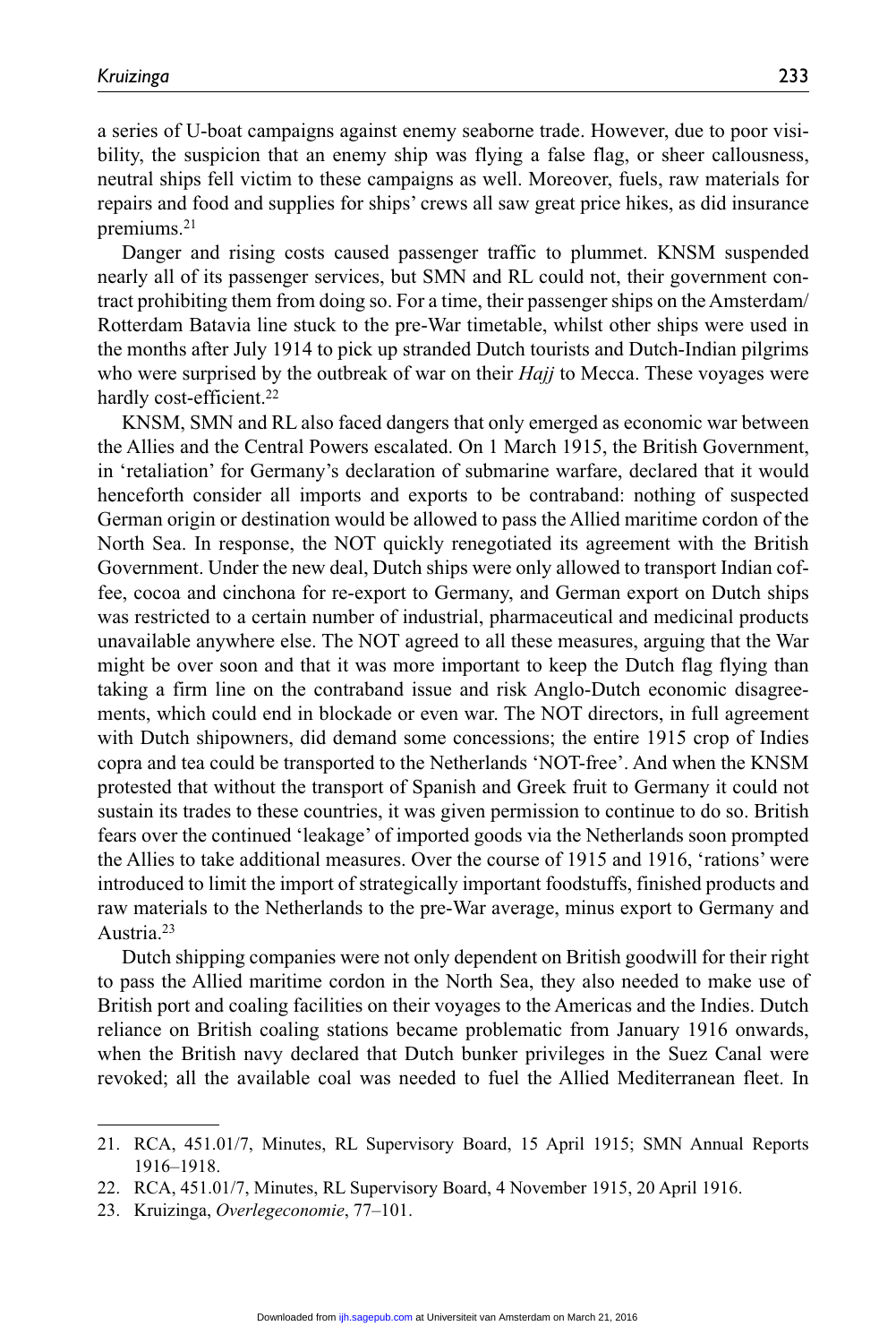essence, this closed the Suez Canal to Dutch ships, which had to revert to the old eastern sea route around the Cape of Good Hope. This lengthened the trip to India from 9,450 to 13,650 nautical miles, adding an additional 1.5 to 2 weeks sailing time and causing SMN and RL to reduce the frequency of their mail services.24 Further complications arose when the British Government began demanding that Dutch ships trade cargo space for bunker coal. From April 1916 onwards, all Dutch ships were required to rent out a portion of their tonnage to the British government. However, to appease Dutch neutral sentiments, Dutch tonnage would be used near-exclusively outside Europe.25

The Dutch government, too, saw itself forced by the exigencies of war to interfere in the affairs of the shipping companies. In the decades before the outbreak of war, the Netherlands had become highly dependent on overseas markets and supplies to provide agricultural and industrial raw materials, consumer goods, and, most importantly, food. Pre-War, the Netherlands imported Russian grain but had to turn to the American market after July 1914. In March 1915, the Minister responsible for Agriculture, Industry and Trade, F. E. Posthuma, agreed with representatives of the largest Dutch steamship owners that they would furnish him with enough tonnage to transport American grain at below-market costs.26 SMN and RL refused, however, arguing slyly that the demands placed on them by the government mail contract made it impossible for them to supply ships for the American trade. Instead, they paid a rather hefty compensation: SMN was docked 40,000 Guilders each month, the smaller RL 30,000.27 However, when the government reopened negotiations in October 1915, hoping to prolong the tonnage deal, rising freights had made the shipping companies reluctant to settle. Negotiations dragged on, until Posthuma decided to force the issue. On 18 March 1916, he managed to steer the Ship's Export Law through Parliament, which forbade the (lucrative) sale of Dutch tonnage to foreigners and compelled shipping companies to come to tonnage agreement with the government.<sup>28</sup> Both SMN and RL were now obliged to participate, supplying a total of 11 freighters to ferry grain and wheat in the United States. 29 Additionally, Posthuma decreed in November 1916 that any freighter returning from the Indies was to be loaded with a minimum of 75 per cent foodstuffs to alleviate price rises in the Netherlands. This was much more than SMN and RL usually carried on homeward journeys; for example, in 1915, the proportion was about 40 per cent.<sup>30</sup>

Posthuma, however, correctly surmised that even these draconian measures could not guarantee that the Dutch food situation improved, especially when global weather conditions declined in 1916–1917, and decided that the mounting tonnage shortage necessitated even more direct government control. On 10 January 1917, Parliament accepted his proposal for a Ships' Requisitioning Law, which went into effect in early February.

<sup>24.</sup> SMN Annual Report 1916.

<sup>25.</sup> Kruizinga, *Overlegeconomie*, 207–09.

<sup>26.</sup> Klinkert, Kruizinga and Moeyes, *Nederland neutraal*, 249.

<sup>27.</sup> SMN Annual Reports 1915–1916; RL Annual Reports 1915–1916.

<sup>28.</sup> Klinkert, Kruizinga and Moeyes, *Nederland neutraal*, 251–3.

<sup>29.</sup> SMN Annual Report 1916.

<sup>30.</sup> *Verslag omtrent handel, nijverheid en landbouw van Nederlandsch-Indië gedurende 1916* (Batavia, 1917), 235.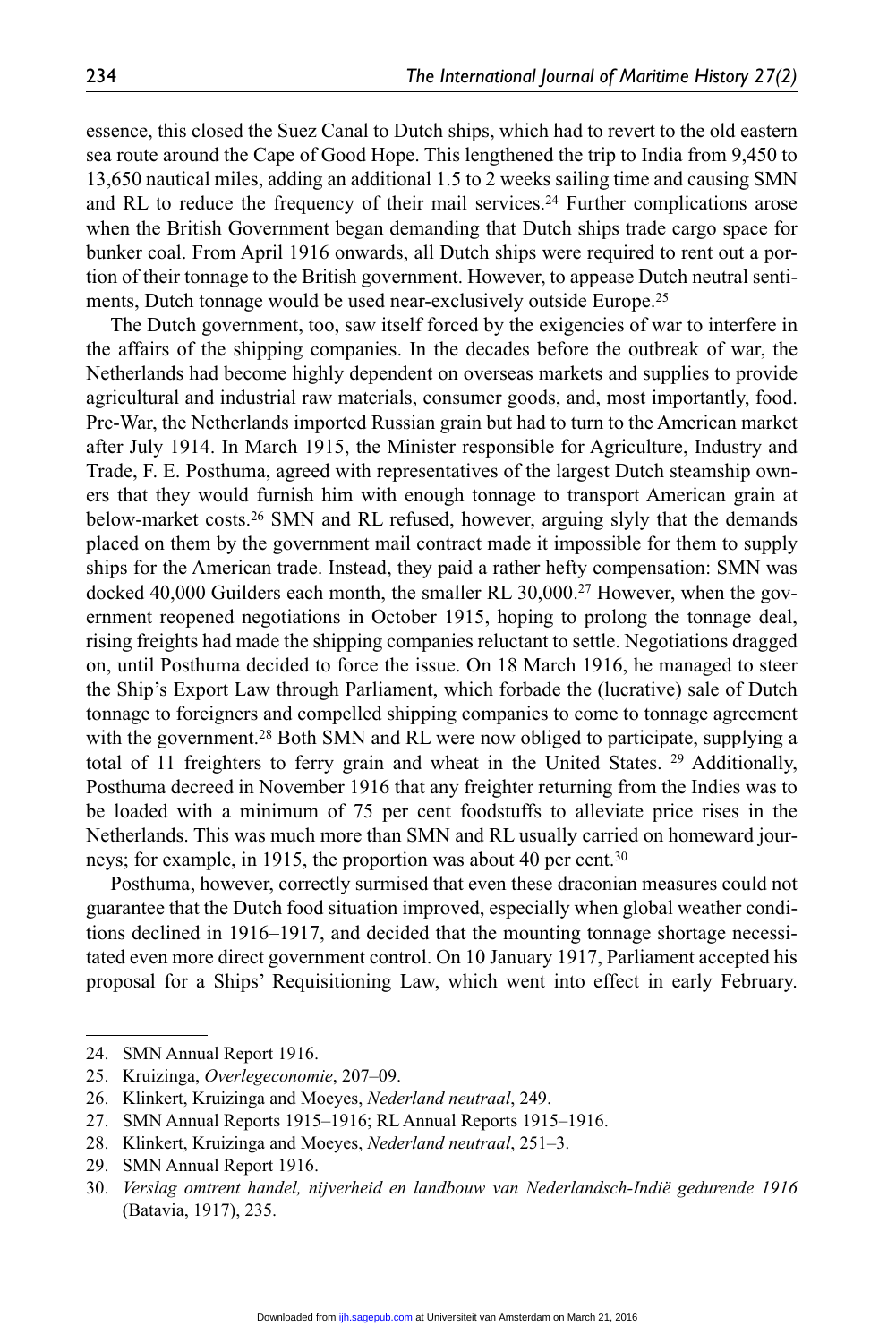Henceforth, the government would decide which ships were to sail, what they would carry and what freight would be paid; the role of shipowners was thus largely reduced to doing the fetching and carrying on behalf of the Dutch Government.<sup>31</sup>

Only a few days before the law came into effect Germany announced a new, 'unrestricted' U-boat campaign that would target all freighters found within a 'danger zone' surrounding the European Allies. The Germans' explicit goal of starving the Allies of much-needed tonnage sparked competition for the control of Dutch shipping space. Countering the Central Powers, the Allies attempted to use the clause in the NOT contracts mandating every Dutch ship to visit an Allied port for inspection on every journey to force Dutch ships to continue trading with the Allies. Stalemate ensued as the Dutch Government refused to allow the shipowners to honour their NOT contracts and ordered all Dutch ships to remain in port – fearing that German torpedoes might further add to Dutch transport woes. When the British, later joined by the Americans, announced a bunker and trade embargo, which would only be lifted when the Netherlands halted all exports to Germany, many Dutch ships found themselves caught in Allied ports, unable to refuel. To end the stalemate, the NOT, the Dutch Government and Dutch shipowners hoped to negotiate a deal whereby the trade and fuel embargoes would be lifted in exchange for Dutch tonnage. But the Dutch could not agree amongst themselves how much tonnage would be on offer, and even when, after much handwringing, an Allied-American-Dutch deal was arrived at in early January 1918, the Dutch Government shut it down fearing German reprisals.32 Frustrated, the British and American Governments decided to simply requisition the Dutch vessels in their harbours on 25 March 1918. These ships – including 12 freighters owned by RL (69,020 BRT), 11 by SMN (144,474 BRT), 17 by KNSM (32,368 BRT) and 5 by KWIM (12,389 BRT) – were temporarily transferred to American or British ownership and were manned by Allied sailors for deployment as resupply ships or auxiliary cruisers.<sup>33</sup>

Unsurprisingly, Dutch sailings in 1917–1918 slumped. Only outside European waters could Dutch ships continue to ply their regular routes, although Indies food shortages and the retaliatory export embargo promulgated by the Governor General further limited freights.34 Additionally, an emergency service (the Java-Pacific Mail Service) was created, transporting mail and passengers from Batavia to San Francisco by boat, then by train to New York where, after arduous negotiations between the Dutch and the American governments, an irregular passenger service departed to Rotterdam.35 As overseas traffic ground to a halt, operating costs increased even further. To provide continued employment to seafarers, shipping companies bought or rented fallow land to grow food which was sold to government distribution bureaus or to the 'farmers' themselves. Moreover, their wages sharply increased to keep pace with increased costs of living and high inflation rates.<sup>36</sup>

<sup>31.</sup> *De Schepenvorderingswet en het belang van de scheepvaart voor den economischen toestand van Nederlandsch-Indië* (Weltevreden, 1917), 14–26.

<sup>32.</sup> Kruizinga, *Overlegeconomie*, 233–44.

<sup>33.</sup> SMN Annual Report 1918; RL Annual Report 1917.

<sup>34.</sup> Kruizinga, *Overlegeconomie*, 290.

<sup>35.</sup> SMN Annual Report 1918.

<sup>36.</sup> RL Annual Reports 1917 and 1919.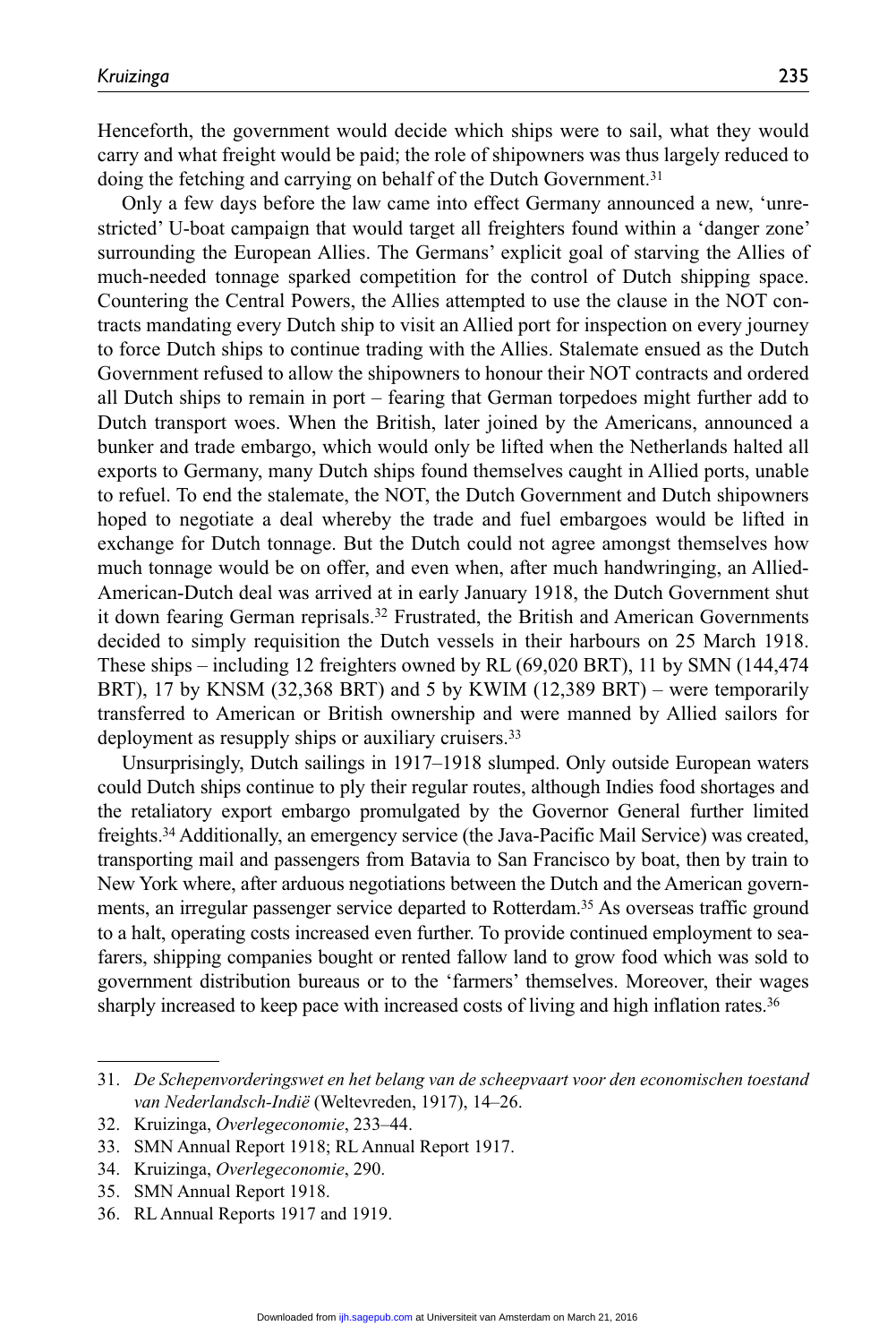In short, costs rose tremendously during the War, but so did profits. The question remains whether one outpaced the other.

# **War Profits**

During the War, KNSM, KWIM, SMN and RL published annual operating reports. Dutch law, unfortunately, allowed companies a great deal of leeway in reporting profit and loss. Four key issues in particular make comparisons of the numbers reported by the companies themselves highly problematic. First, the annual reports adhere to the socalled 'cautionary principle'. This means that the value of assets was under- rather than over-estimated, losses and costs were incurred as soon as possible, and profits were only quoted when their realisation was assured. If modern accounting practices had been used, profits would have been higher than recorded in Table 1.<sup>37</sup>

**Table 1.** Recalculated profit and balance sheet totals (in 1913 Guilders).

|      | <b>KNSM</b> |                         | <b>KWIM</b>                       |                      | <b>SMN</b>   |                       | RL                                              |                       |  |
|------|-------------|-------------------------|-----------------------------------|----------------------|--------------|-----------------------|-------------------------------------------------|-----------------------|--|
|      | Profit      | Balance                 | Profit                            | Balance              | Profit       | <b>Balance</b>        | Profit                                          | Balance               |  |
| 1912 | 1.801.212   |                         | $16,868,758 -2,395,025$ 7,256,278 |                      | 1,324,719    | 37,644,869            | 774.273                                         | 24,924,788            |  |
| 1913 | 2.092.970   | 17,921,000              | $-1.477.587$ 7.403.018            |                      | 1.506.845    | 40.626.832            | 871.478                                         | 26.779.817            |  |
| 1914 | 1.362.314   | 19.982.674              | $-2.210.908$ 7.174.944            |                      |              | 1.361.673 43.940.768  | $-63.360$                                       | 26.747.619            |  |
| 1915 |             | 6.861.434 28.055.435    |                                   | $-527.803$ 7.984.450 | 5.082.568    | 42,221,230            | 1.940.510                                       | 29,409,817            |  |
| 1916 | 11.144.533  | 41.674.325              |                                   | 1.290.149 9.088.414  |              | 8.299.456 56.413.317  | 7.024.395                                       | 39.869.995            |  |
| 1917 | 1,180,098   | 36.587.209              |                                   | 1.194.343 9.416.890  | 11.058.145   | 65.521.935            |                                                 | 10.852.686 44.050.451 |  |
| 1918 | 3.134.875   | 37.078.348              |                                   | 935.653 8.087.468    | 26.642.623   | 81,988,421            | 11.394.098                                      | 53.792.722            |  |
| 1919 |             | 11.046.625 48.621.863   |                                   | 1.471.668 8.933.185  |              | 14.306.652 85.897.446 | 4.702.006                                       | 53.788.582            |  |
| 1920 |             | 722.254 47.367.237      |                                   | $-563.304$ 7.545.029 | $-1.591.259$ |                       | 75.924.074 -2.041.662 51.047.897                |                       |  |
| 1921 |             | $-4.497.346$ 50.653.488 | $-4.094.740$ 8.661.158            |                      |              |                       | $-857.878$ $77.336.315$ $-3.011.035$ 53.482.616 |                       |  |

*Source:* Calculated from Annual Reports 1912–1921.

Second, the annual reports of the shipping companies under review do not separately report 'net profit'. What is referred to as a company's yearly 'profit', instead, is calculated using a balance sheet that includes items which, strictly speaking, have nothing to do with a company's economic activities during the fiscal year, such as increases in the value of assets, bonuses to staff, Directors or Supervisory Boards, or price differences in holdings in foreign currency.

Moreover, the annual reports lack consistency. For example, all four shipping companies' reports list 'expenditures' as a distinct item. The KNSM's 1912–1914 reports, however, separately mention 'maintenance costs'. As ships need constant maintenance, other companies must have incurred these costs as well and included them under the more general heading of 'expenditures'. However, from 1915 onwards, KNSM makes no more

<sup>37.</sup> Kees Camfferman and Bob R. C. J. van den Brand, *Jaarverslagen van Nederlandse ondernemingen van 1811 tot 2005* (The Hague, 2010), 13–15, 88–102.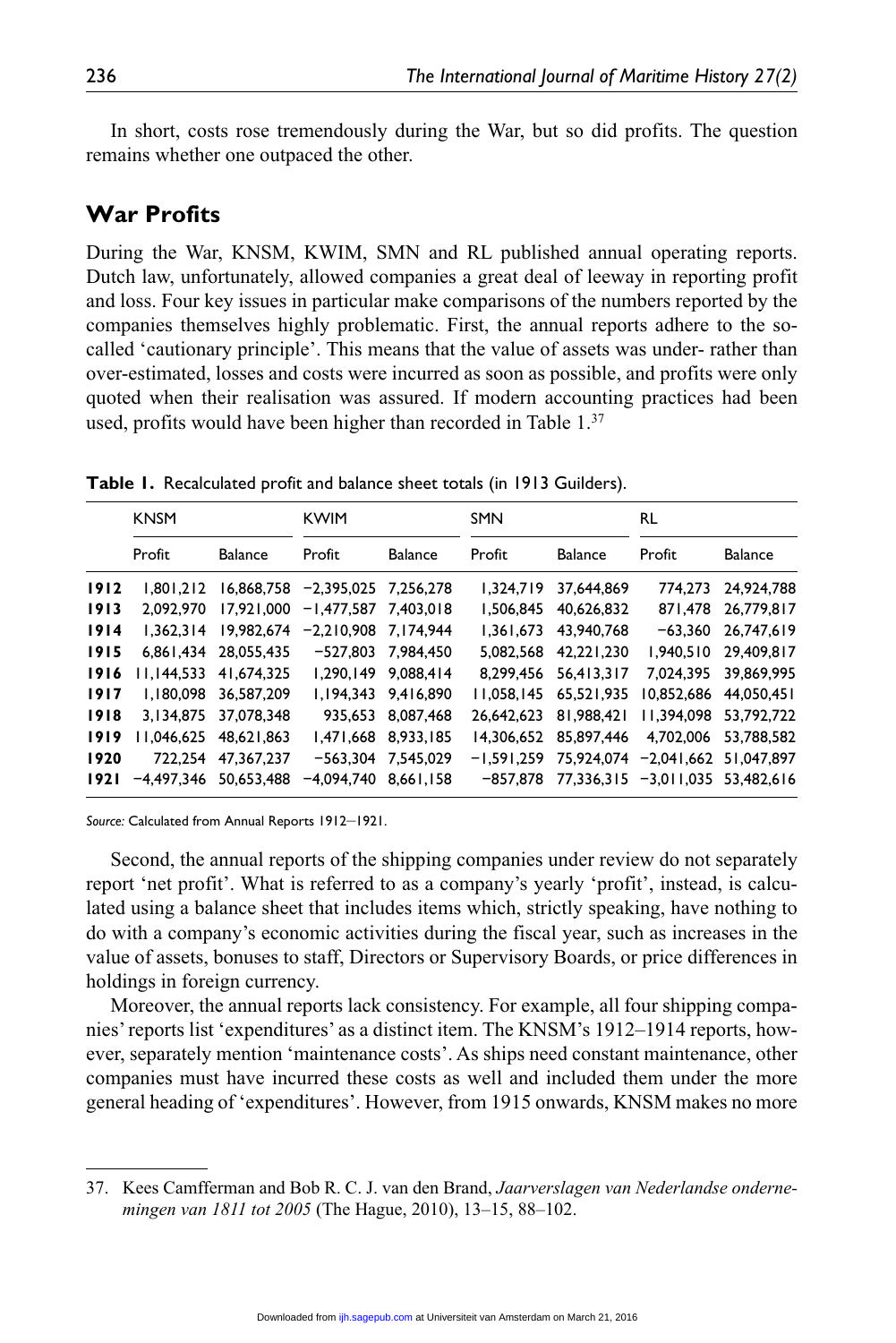

Downloaded from [ijh.sagepub.com](http://ijh.sagepub.com/) at Universiteit van Amsterdam on March 21, 2016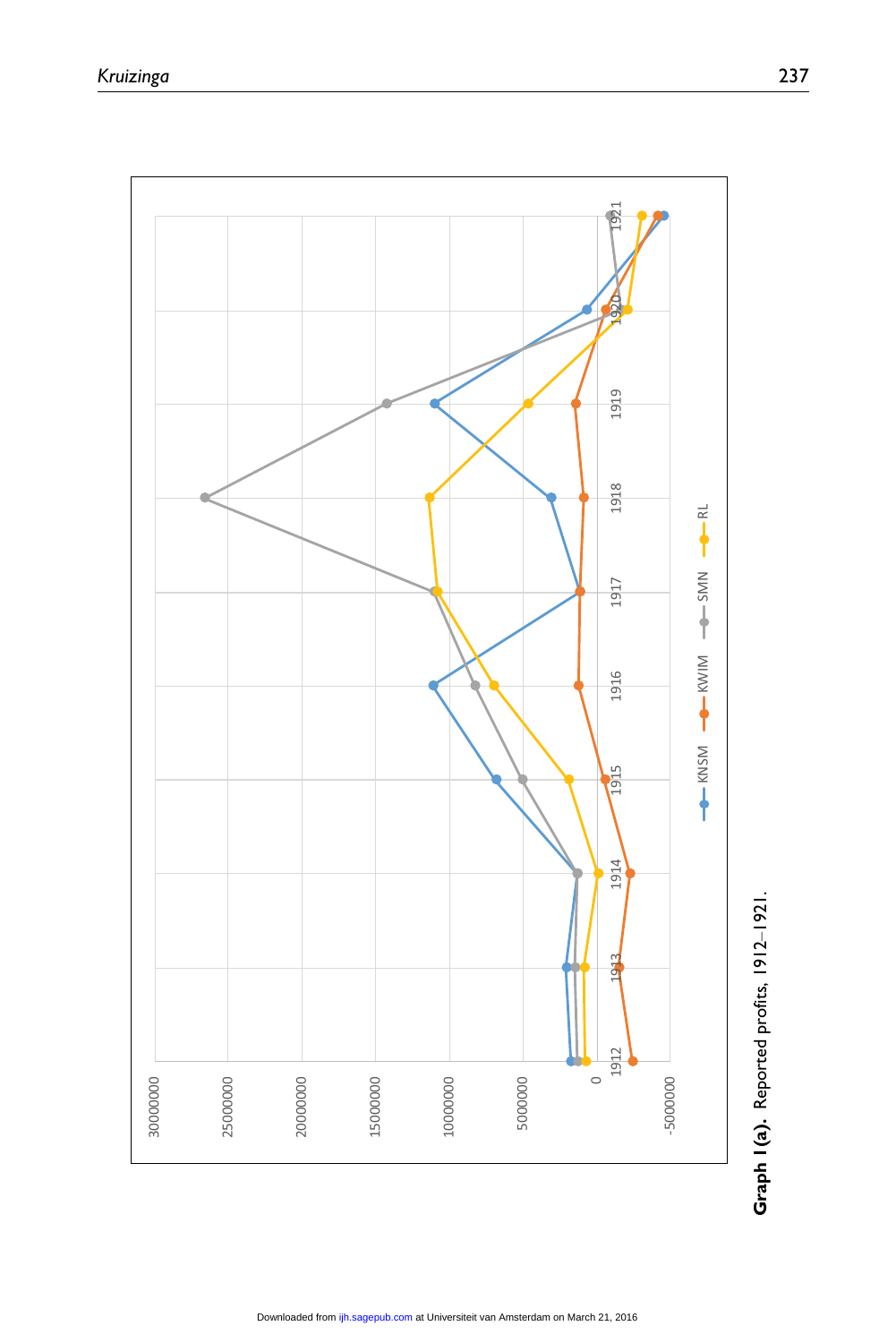

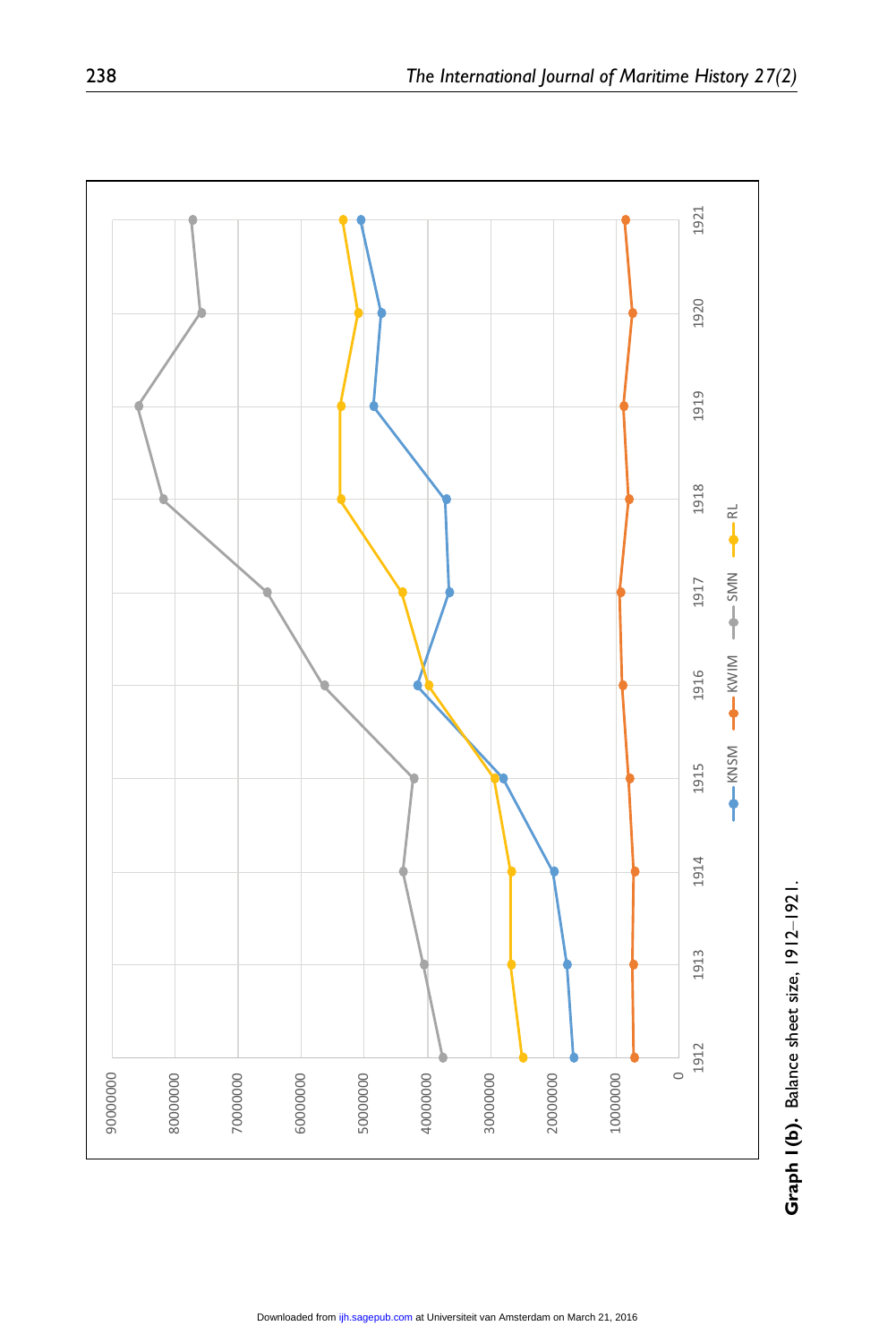mention of 'maintenance costs', but their 'expenditures' do not rise enough to compensate.

Finally, the reporting of taxes paid is spotty at best. Until 1916, companies were taxed very little. But the high costs of continued full mobilisation and food distribution caused the Dutch government to seek additional forms of revenue, which it found in the so-called 'War Profit Tax', an additional levy of 30 to 50 per cent on all profits made by companies as a direct result of the War. Although all four companies undoubtedly had to pay these taxes, their annual reports seldom reflect this – although sometimes a sizable sum was mentioned in the balance sheets as 'kept in reserve' for War Profit Tax collection. Problematically, the 'tax reserves' are joined by numerous other, sometimes rather nebulously named 'reserves', often – especially during the war years – of substantial size. These reserves might have been used to hide funds from the War Profit Tax collectors.38

Due to these four issues, it is impossible to determine the operating profits of SMN, RL, KNSM and its smaller partner KWIM. Table 1, however, provides as close an estimate as is possible. Using annual reports from 1912–1921, I have combined the items listed as 'Profits shipping company', 'Interests' and 'Dividends of sister companies' to approximate yearly operating profits, and subtracted the combined value of the items 'amortization', 'operating' and 'maintenance' costs as yearly operating costs in order to come to an approximation of yearly profits before taxes. In order to compensate for high wartime inflation, all values are expressed in 1913 Guilders. I have also included the total value of the four company's balance sheets, which provides an indication of the size of their annual turnovers.

Table 1 clearly shows that all four Dutch steamship companies reaped enormous profits during the First World War, with average profits during the wartime years significantly higher than those of 1913, which (at the time) was almost-uniformly considered to be one of the best years for Dutch business. Apparently, high freight rates more than compensated for the increased costs of doing business in wartime. They even managed to compensate for the fact that the two shipping companies steadily lost control over many of their own ships. Profit margins for 1918 indicate that, in many ways, the requisitioning of much of their fleets by the British and the Americans was a blessing in disguise. As the Allies and the Americans paid 'top dollar' for the use of Dutch ships, the more companies suffered the indignity of seeing their ships flying foreign flags and pressed into war service, the higher their profits soared. The numbers for 1917 warrant closer inspection as well. Whereas KNSM and KWIM posted lower profits than the year before, SMN and RL did even better than in 1916. An explanation might be that the latter two companies, plying Asian routes, were somewhat less susceptible to Dutch government interference, the German submarine threat and the Anglo-American coal and trade embargo than KNSM and KWIM. Additionally, the KNSM 'feeder' company, the New Rhine Shipping Company, ran into serious financial difficulties during the war as German transit traffic was largely eliminated, and had to be supported by the KNSM. Furthermore, the German government monopolized all inland carrying trade in 1917, so most of the New Rhine Shipping Company fleet had to be laid up at great cost. Finally, the abnormally high losses suffered by KWIM and (in 1921) by KNSM are the result of unusually large amortizations

<sup>38.</sup> Klinkert, Kruizinga and Moeyes, *Nederland Neutraal*, 430–5.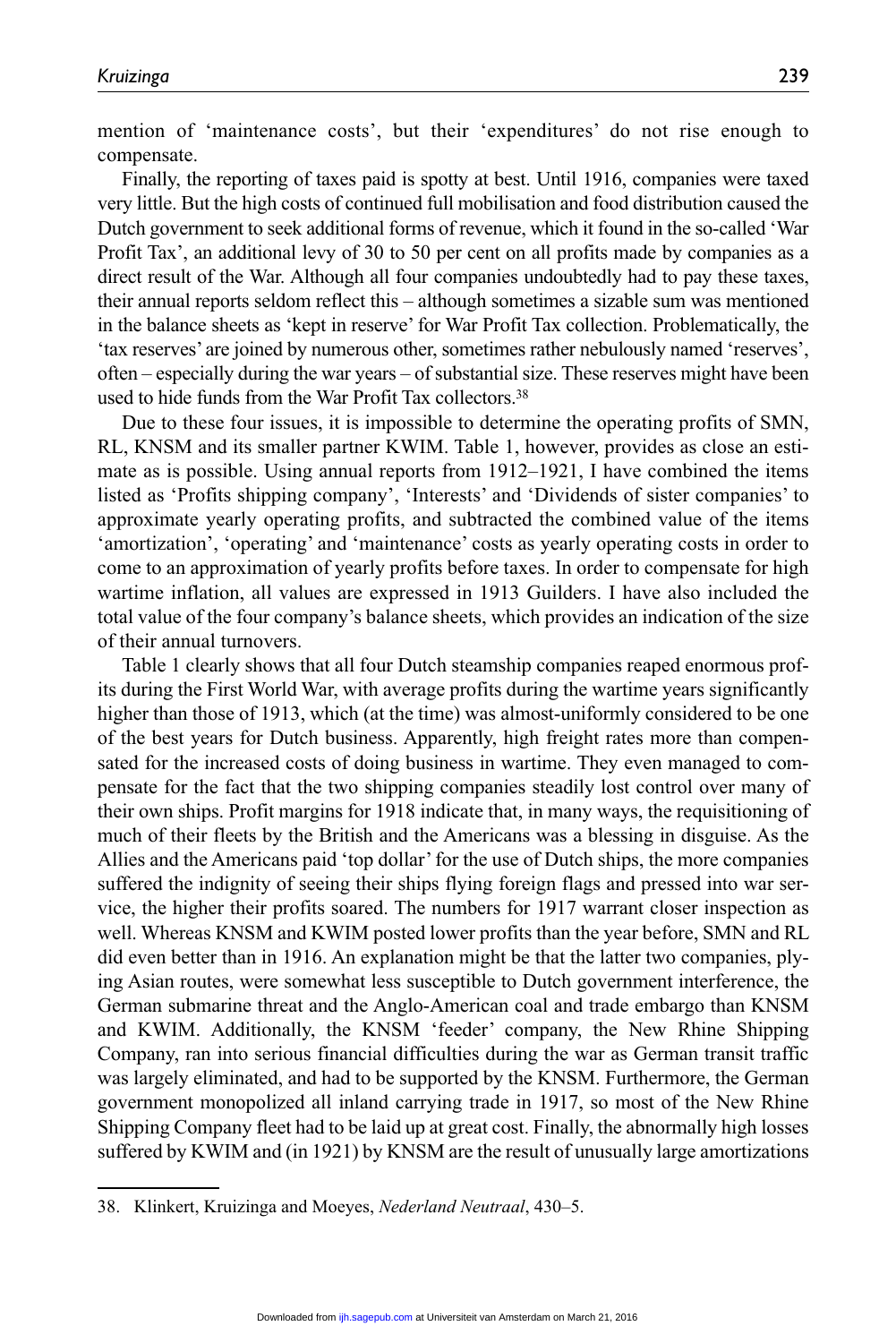(in 1921 more than 10 million Guilders), which were probably paid by dipping into the reserves.

Now we have established that, despite the immense risks and costs the four companies endured, profits reached all-time highs during the First World War, we turn to the question of how the company's directors chose to spend the money generated by their firms in wartime. As control over their ships was increasingly wrested from them, the companies' directors spent most of their time deliberating over what to do with their war profits. Their decision-making process, however, resulted in remarkably similar financial strategies, meant to fortify their current positions and prepare for the post-war future.

# **Saving and Spending Money**

Table 2 shows that, although dividends rose during the War, they did not keep pace with the meteoric increases in operating profits (which, once again, were probably significantly larger than Table 1 suggests). Even though some members of the companies' Supervisory Boards, acting as advisors to the Board of Directors whilst representing the interests of shareholders, occasionally advocated making larger dividends, the directors did not follow their advice, correctly assuming that their companies' stellar performance

|      | <b>KNSM</b>      |         | <b>KWIM</b>      |         | <b>SMN</b>       |         | <b>RL</b>        |         |  |
|------|------------------|---------|------------------|---------|------------------|---------|------------------|---------|--|
|      | <b>Dividends</b> | Capital | <b>Dividends</b> | Capital | <b>Dividends</b> | Capital | <b>Dividends</b> | Capital |  |
| 1912 | 8                | 11.5    | 7                | 3.5     | 10               | 16      | 10               | 15      |  |
| 1913 | 8                | 11.5    | 6                | 3.5     | 10               | 16      | 10               | 15      |  |
| 1914 | 5                | 15      | 5.5              | 3.5     | 7.5              | 19      | 7.5              | 15      |  |
| 1915 | 15               | 15.05   | 7                | 3.5     | 10               | 19      | 10               | 15      |  |
| 1916 | 20               | 15.05   | 12               | 3.5     | 15               | 19      | 15               | 15      |  |
| 1917 | 10               | 15.05   | 10               | 3.5     | 20               | 19      | 15               | 15      |  |
| 1918 | 15               | 20.05   | 12               | 3.5     | 30               | 20      | 25               | 20      |  |
| 1919 | 20               | 20.05   | 15               | 3.5     | 30               | 20      | 20               | 20      |  |
| 1920 | 10               | 25.05   | 6                | 3.5     | 20               | 20      | 15               | 20      |  |
| 1921 | 0                | 25.05   | 0                | 3.5     | П                | 20      | 10               | 20      |  |

**Table 2.** Dividends (%) and capital stock (millions of Guilders), 1912–1921.

*Source:* Calculated from Annual Reports 1912–1921.

in the Amsterdam and Rotterdam stock exchanges needed little boosting. More importantly, they had other uses for their money.

Before the War, most Dutch shipping companies stuck to a 'long purse' financial strategy; generally, they were averse to using advanced money to invest and much preferred to pay expenses out of pocket.39 The enormous profits made during the War, first

<sup>39.</sup> Ferry de Goey and Paul van de Laar, 'Scheepsfinanciering: een comparatief perspectief (1870–1970), in Karel Davids, Ton de Graaf and Yvonne van Meer, eds., *Tijdschrift voor zeegeschiedenis*, 14 (1995), 23–61.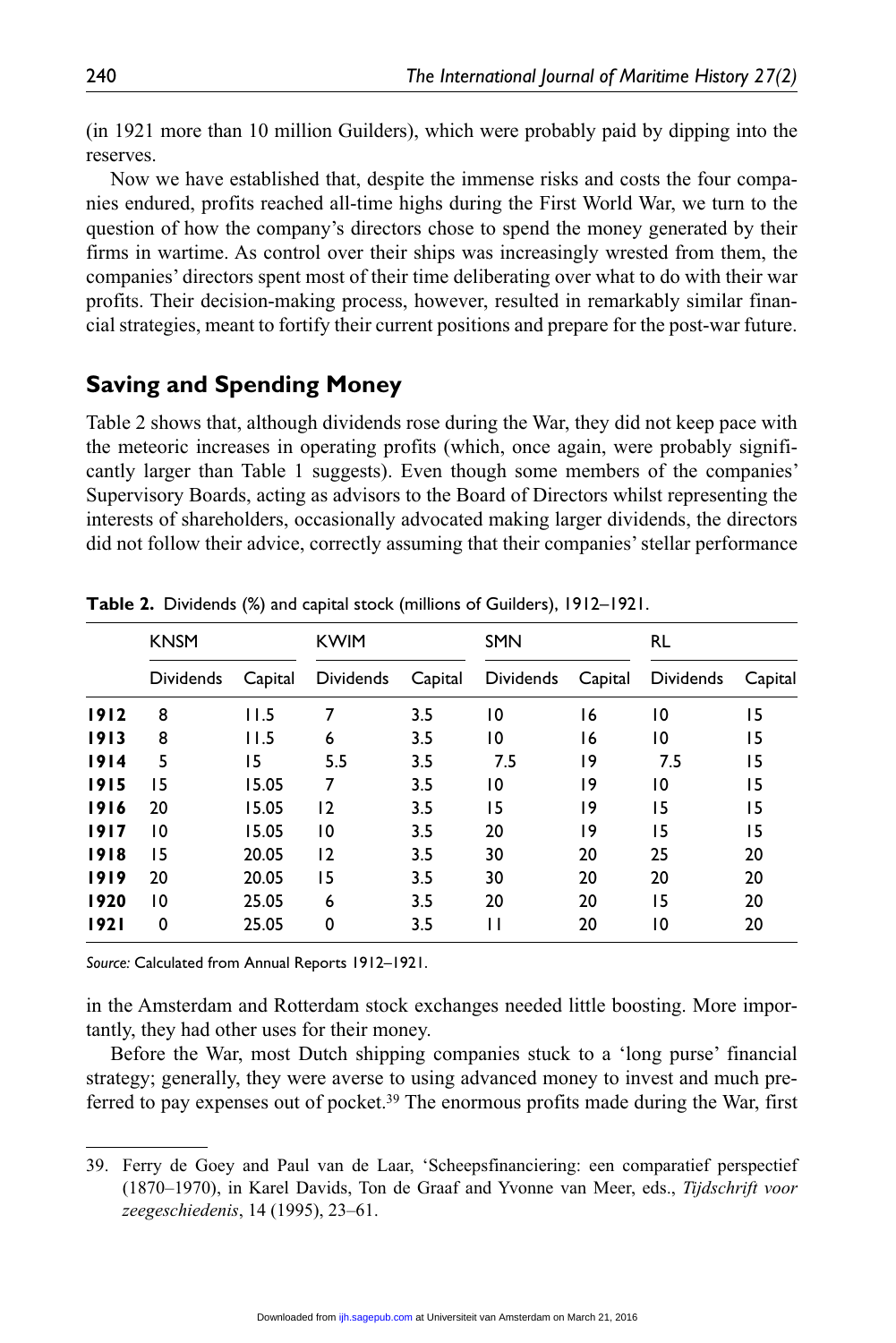of all, allowed the steamship companies handsome sums of money in new or existing companies that might serve their interests or enhance their prestige. SMN and RL, for example, jointly supported the establishment of a new Indies bank, whilst the KNSM founded Chilean companies in order to supply its new Southern American trade with plenty of return cargo for Europe. More specifically, Dutch steamship companies invested heavily in the new IJmuiden steelworks and blast furnaces, intended to make Dutch shipbuilding independent from German steel and iron imports, and in improving port facilities.40 Additionally, all shipping companies used the extra cash to buy Dutch, German or British war bonds, which often yielded an attractive yearly return.<sup>41</sup>

But the most significant investment was in new ships. From early 1915, all four companies were on the prowl for new and larger ships to replace obsolete ships in their existing fleets, to replace ships sunk or irreparably damaged during the War, but mostly to add to the size of their fleets. Fleet expansion was motivated by the desire to permanently take control over trades relinquished by German and British competitors, which required ships to establish regular new services. The difficulty of acquiring new ships in a crowded market, and the increasing difficulty of exporting either ready-built British ships or importing German raw materials to have them constructed in Holland, slowed production down, but did little to deter the Boards of Directors from ordering more and more. As Table 3 shows, most ships ordered during the War were only completed in 1920–1921.

|      | <b>KNSM/KWIM</b> |           |           |           | <b>SMN</b> |           |           |             | <b>RL</b> |           |           |         |
|------|------------------|-----------|-----------|-----------|------------|-----------|-----------|-------------|-----------|-----------|-----------|---------|
|      | Passenger        |           | Cargo     |           | Passenger  |           | Cargo     |             | Passenger |           | Cargo     |         |
|      | Ships GRT        |           | Ships GRT |           | Ships GRT  |           | Ships GRT |             | Ships GRT |           | Ships GRT |         |
| 1912 | 10               | 24.987 46 |           | 77.233 8  |            | 47,183 20 |           | $105.461$ 8 |           | 41.326 19 |           | 96,875  |
| 1913 | 10               | 26,217 45 |           | 77,608 9  |            | 61.238 23 |           | 130.651 9   |           | 50.941 18 |           | 90.966  |
| 1914 | 10               | 26.217 50 |           | 87.256 8  |            | 59.370 27 |           | 162,936 9   |           | 50.941 21 |           | 119.039 |
| 1915 | $\mathbf{H}$     | 38.786 47 |           | 83.547 8  |            | 59.370 27 |           | 162,936 9   |           | 50.941 20 |           | 113.188 |
| 1916 | 7                | 18.561 46 |           | 80,988 8  |            | 59.370 28 |           | 172.393 9   |           | 50.941 20 |           | 120,045 |
| 1917 | 8                | 22.846 46 |           | 83.184 8  |            | 59.370 31 |           | 192,2019    |           | 50.941 21 |           | 127.178 |
| 1918 | 8                | 22.486 46 |           | 90.604 8  |            | 59,370 31 |           | 192,2018    |           | 46.215 22 |           | 131,268 |
| 1919 | 9                | 27.167 54 |           | 109,470 8 |            | 59.370 31 |           | 192,2019    |           | 56.106 24 |           | 150.165 |
| 1920 | 8                | 26.057 62 |           | 132.1109  |            | 69.889 36 |           | 230.199 9   |           | 56,106 26 |           | 171,575 |
| 1921 | 9                | 32.179 74 |           | 177.555 9 |            | 69.889 37 |           | 233.832 9   |           | 56.106 27 |           | 175,453 |

**Table 3.** Fleet development, 1912–1921, showing both numbers of ships and their total size (expressed in Gross Register Tons, which is a measure of the total permanently enclosed capacity of a vessel. 1 GRT equals a volume of 100 cubic feet, or 2.83 m3).

*Source:* Calculated from Annual Reports 1912–1921.

<sup>40.</sup> ACA, 713, folder 'Notulen 1912–1921', Minutes, KNSM Supervisory Board, 18 September 1916, 11 December 1916, 14 March 1917, 18 June 1917, 22 October 1917, 18 February 1918, 25 March 1918, 3 June 1918, 18 February 1918; RCA, 451.01/7, Minutes, RL Supervisory Board, 20 April 1916, 11 January 1917, 21 April 1917, 13 October 1917, 9 January 1918.

<sup>41.</sup> RCA, 451.01/7, Minutes, RL Supervisory Board, 16 February 1915, 15 November 1916.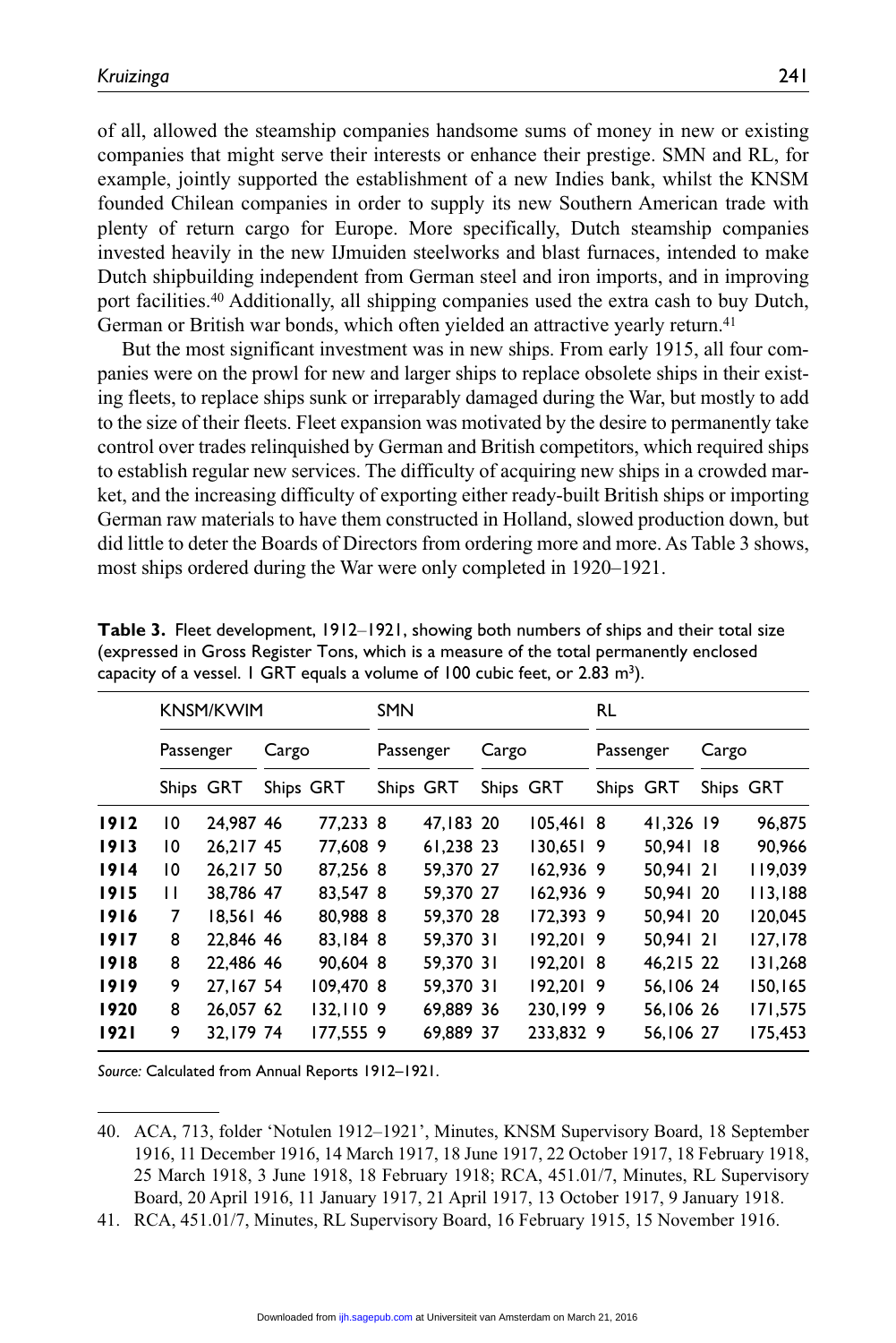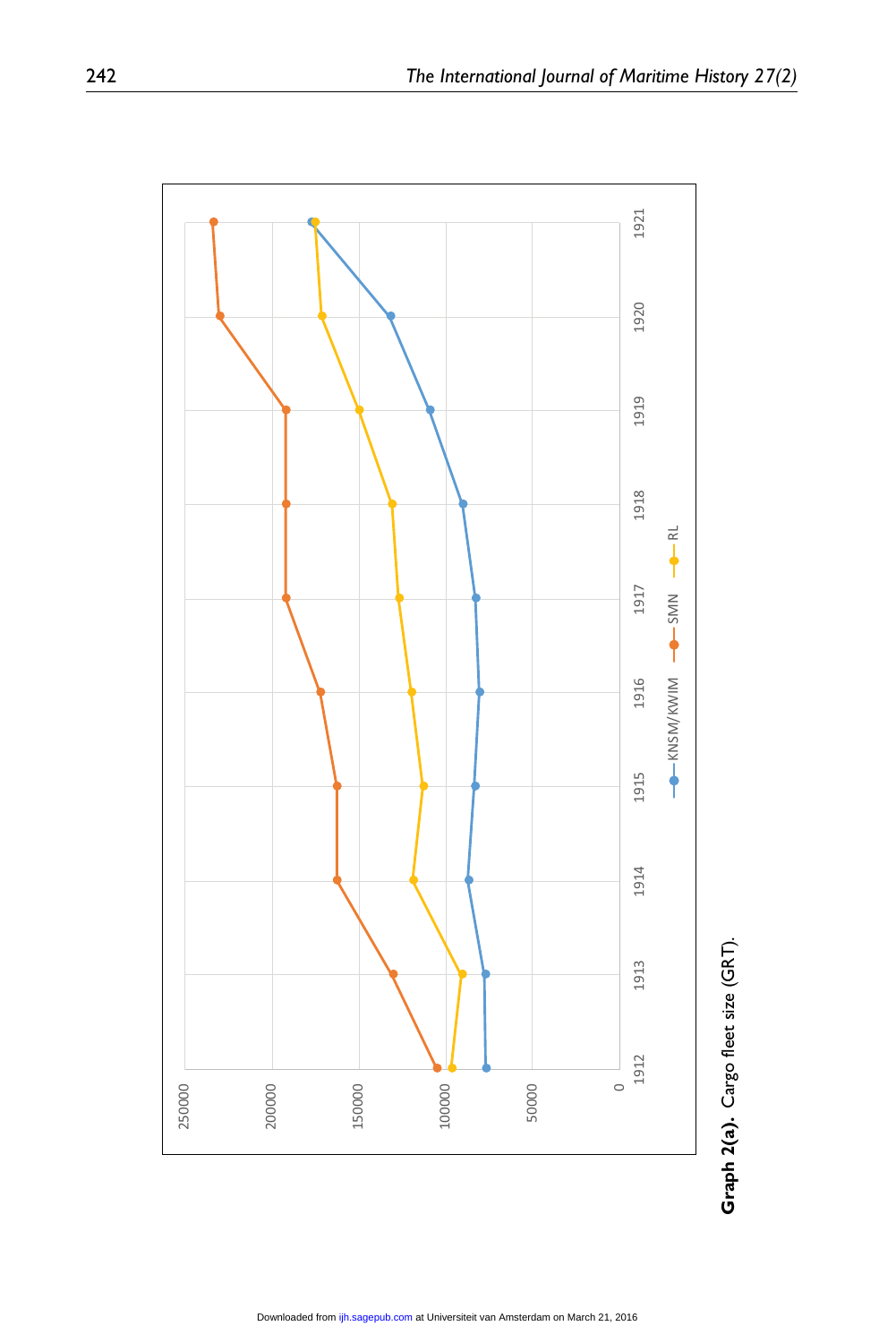

Downloaded from [ijh.sagepub.com](http://ijh.sagepub.com/) at Universiteit van Amsterdam on March 21, 2016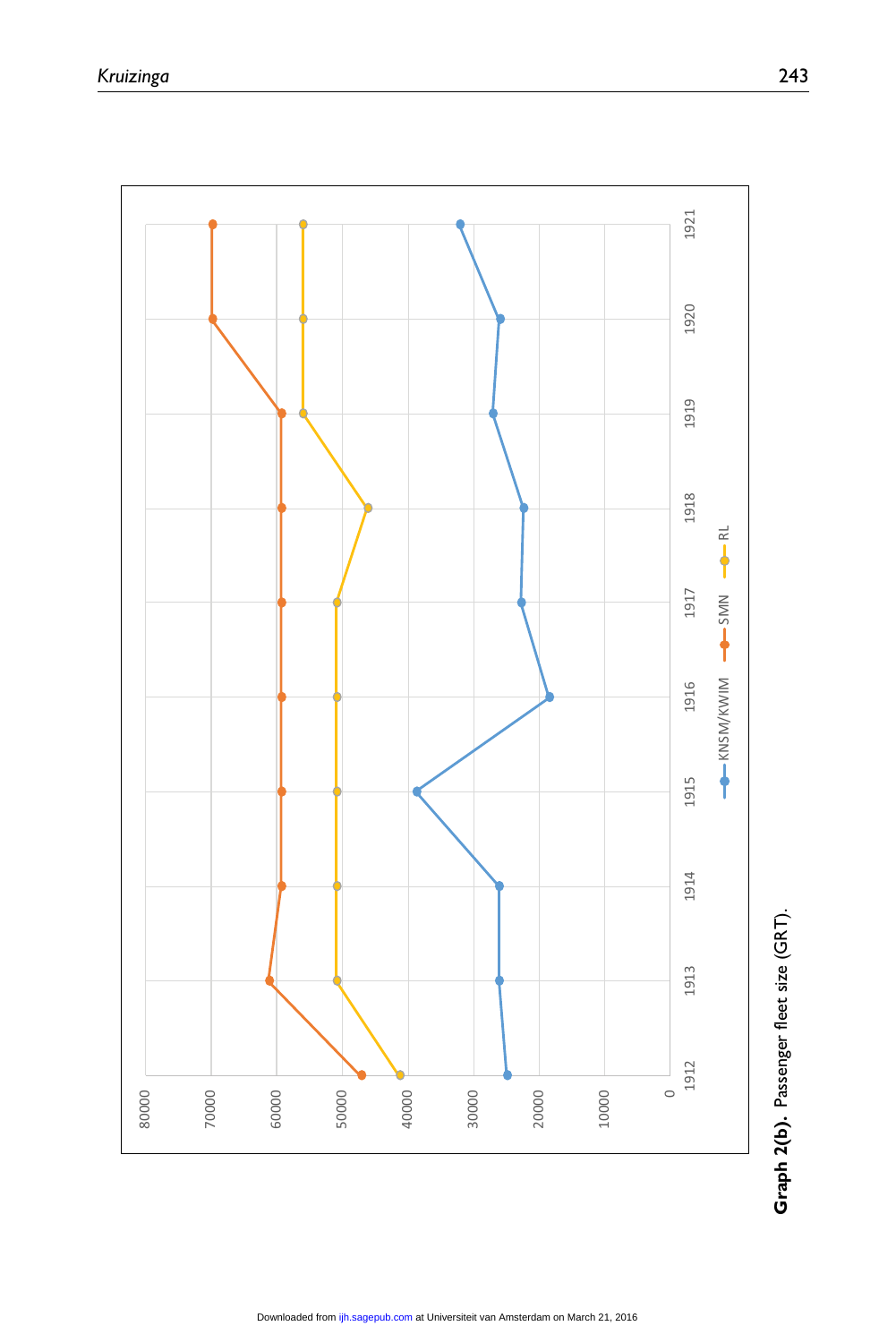So, War profits were invested in shares in other companies, in new port facilities, and in ships, but the steamship companies also took great care to improve their financial position. Borrowed capital was quickly paid off, and 'general reserve funds' grew exponentially.42 Moreover, KNSM, SMN and RL increased their share capital substantially during the War, taking advantage of the rising prices of their stocks to further increase their financial reserves (see Table 2).43

The excellent financial results thus seemed to provide the foundation for future growth at the expense of foreign competition, forced into inactivity by the War. KNSM Director Ernst Heldring's nervous breakdown and flight to Switzerland alluded to in the prologue to this article is, in the face of this windfall, very hard to explain. But others shared his fears for the future. Heldring's diary, the Board meeting minutes and several other internal policy documents found in various Dutch archives tell a remarkably similar story: the Dutch looked to the post-War future with increasing trepidation. Although the War itself was a respite from international competition, in the post-War world Dutch shipping ran a real risk of being crushed by it. The shipping company directors widely expected the First World War to end in a draw, followed by a sort of economic cold war in which the Allies and the Central Powers would form closed economic systems.44 Their governments would require British and German shipping companies to consolidate into 'massive combinations' which, with financial support, would be tasked with monopolising important trade routes to fuel the economic competition with the enemy.45 KNSM directors especially feared a post-War German resurgence, which would be buoyed by a depreciated German Reichsmark, lowering relative operating costs. SMN and RL, by contrast, were particularly afraid of the Japanese and the British. Japanese steamship companies profited, on the one hand, from their home country's belligerent status, giving them much easier access to Allied port and bunker facilities than their Dutch counterparts, and, on the other hand, from the fact that most of the trades operated by Japanese steamship lines lay outside Europe, outside the reach of floating mines and torpedoes.<sup>46</sup>

<sup>42.</sup> SMN Annual Reports 1913 and 1918; RL Annual Reports 1913 and 1918.

<sup>43.</sup> ACA, 713, folder 'Notulen 1912–1921', Minutes, KNSM Supervisory Board, 1 December 1915.

<sup>44.</sup> See ACA, 969, folder 'Loket 17, nr. 40–67', envelope 'GEHEIME CORRESPONDENTIE betreffende HET AFTREDEN VAN DE HEEREN VAN RIJN EN VERHOEFF 1916/1917': Van Hasselt to Heldring, 14 January 1917; NA, 2.20.23/514, 'Nota over de vrachtenpolitiek der Hollandsche Stoomvaart Maatschappijen gedurende de jaren van den oorlog 1914–1919, door de Heeren P.E. Tegelberg en H.L. Bekker, resp. directeuren der Stoomvaart Maatschappijen "Nederland" en "Rotterdamsche Lloyd", aan Regeeringsbureaux te Batavia ingediend', 20 March 1919.

<sup>45.</sup> See M. W. F. Treub, *De economische toekomst van Nederland* (Haarlem/Amsterdam 1917), 111; "V.S.", 'Economische Entente', and C. A. Verrijn Stuart, 'De besluiten der Parijsche Economische Conferentie', *De Economist*, 65, vol. 1 (1916), 465–60 and 629–35.

<sup>46.</sup> RCA, 451.01/7, Minutes, Supervisory Board, 13 October 1917; NA, 2.20.23/514, 'Nota over de vrachtenpolitiek der Hollandsche Stoomvaart Maatschappijen gedurende de jaren van den oorlog 1914–1919, door de Heeren P.E. Tegelberg en H.L. Bekker, resp. directeuren der Stoomvaart Maatschappijen "Nederland" en "Rotterdamsche Lloyd", aan Regeeringsbureaux te Batavia ingediend', 20 March 1919.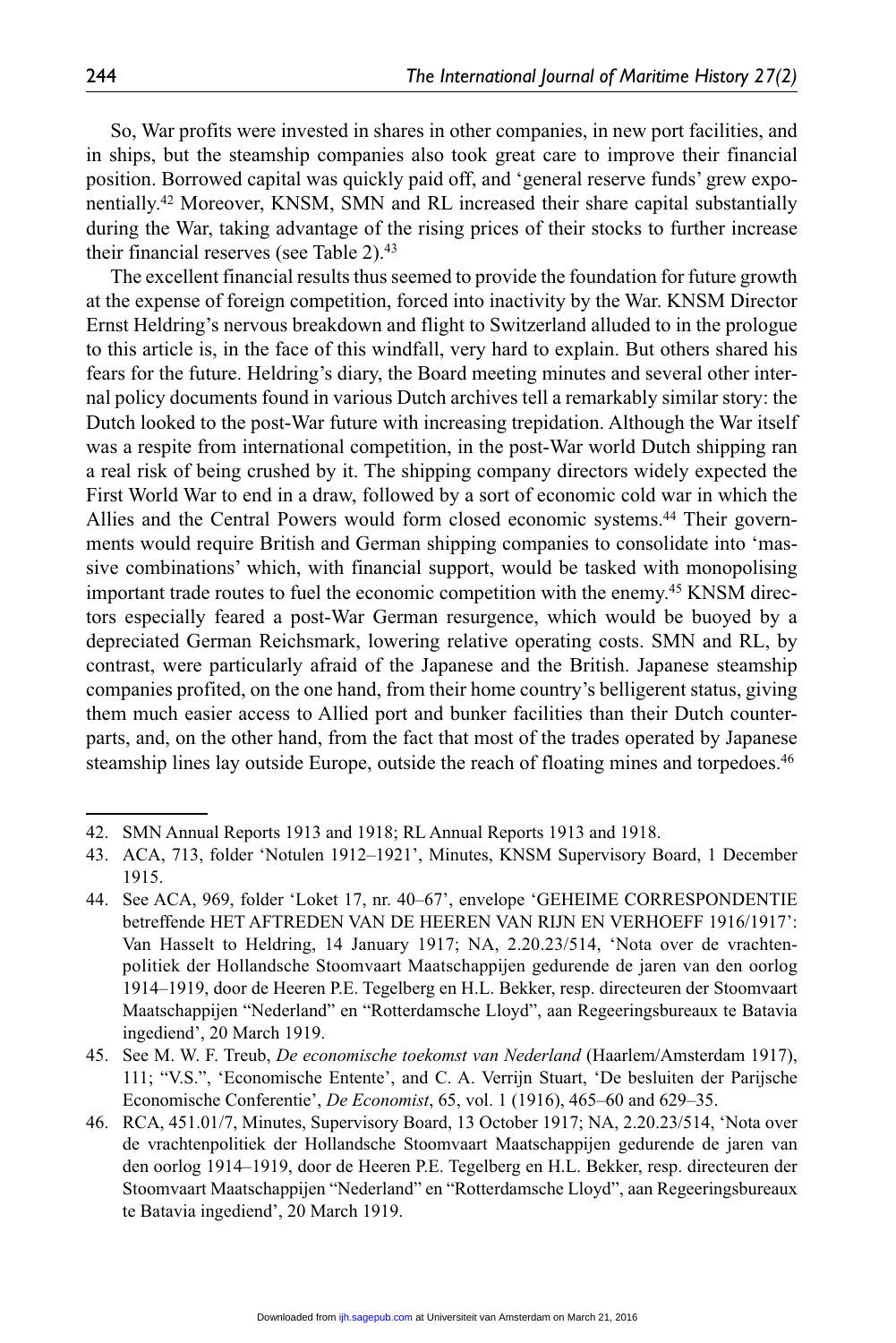Fear of post-War competition drove SMN and RL to emphasize the importance of new wartime trades over their old ones. Even though the two companies managed to complete more sailings to and from the Indies in 1915 than in 1913, Indies merchants and businessmen complained that their warehouses were slowly filling up whilst ships that could be used in the European trade were employed in the new lines to the Americas. Complaints reached the two steamship companies' Dutch headquarters, and a special mission was soon despatched to explain their position. Indies businessmen remained unconvinced and felt that SMN and RL had given up on their special obligations regarding the Dutch-Indies, embodied in their pre-War contract with the Dutch Government to establish fast and regular mail and passenger services.47

The same fear of post-War competition threatened to create problems for KNSM and KWIM. The merger of 1912 had created one common Board of Directors for both companies, which – for the moment – had remained largely independent in their operation. The joint board consisted of three KNSM representatives and one director, C.M. van Rijn, representing KWIM. The harrowing prospect of increased post-War competition vindicated, in chief KNSM director Ernst Heldring's eyes, the merger with KWIM, as this opened exciting possibilities for new trades on both the American east and west coasts.48 To his dismay, however, the KWIM director did not share his enthusiasm for rapid expansion. In December 1916, Heldring sent a cable from his self-imposed exile in Switzerland informing the other directors that if his 'annoying colleague' van Rijn did not vacate his seat, he would resign.49 The other directors took his side and got rid of van Rijn by offering him a massive cash bonus and a lucrative seat on the Supervisory Board.50 His replacement was handpicked by Heldring. Elsewhere, too, the KNSM cleaned house. Their targets were mostly KWIM employees who the new Directors felt were not fit to handle the expected pressures of post-War competition; they were replaced by younger, more energetic and ambitious men. Even those KWIM employees who were seen as worthy, were detached, as much as possible, from their old milieu 'to better instruct them in our way of doing things', stated J. van Hasselt, one of the KNSM's new wartime directors.<sup>51</sup> These personnel shifts turned what was once a merger between two equal partners into a silent takeover of KWIM by KNSM.<sup>52</sup>

<sup>47.</sup> NA, 2.20.23/514, Memorandum 'Vergadering van belanghebbenden bij den Exporthandel en de Scheepvaart gehouden op Woensdag 10 maart 1915 des namiddags ten 3 uur in het locaal der Handelsvereeniging', n.d.

<sup>48.</sup> ACA, 713, folder 'Notulen 1912–1921', Minutes, KNSM Supervisory Board, 14 March 1917; 18 June 1917, 24 September 1917, 16 September 1918.

<sup>49.</sup> ACA, 969, folder 'Loket 17, nr. 40–67', file 'GEHEIME CORRESPONDENTIE betreffende HET AFTREDEN VAN DE HEEREN VAN RIJN EN VERHOEFF 1916/1917': Heldring to KNSM Board of Directors, 18-01-1917; Heldring, *Diary*, I, 149–50.

<sup>50.</sup> ACA, 969, folder 'Loket 17, nr. 40–67', file 'GEHEIME CORRESPONDENTIE betreffende HET AFTREDEN VAN DE HEEREN VAN RIJN EN VERHOEFF 1916/1917': Den Tex to Heldring, 5 February 1917, 12 February 1917, 20 February 1917; van Rijn to KNSM Supervisory Board and KWIM, 1 March 1917; van Hasselt to Heldring, 8 March 1917.

<sup>51.</sup> ACA, 969, folder 'Loket 17, nr. 40–67', file 'GEHEIME CORRESPONDENTIE betreffende HET AFTREDEN VAN DE HEEREN VAN RIJN EN VERHOEFF 1916/1917': van Hasselt to Heldring, 30 November 1916.

<sup>52.</sup> ACA, 969, folder 'Loket 17, nr. 40–67', file 'GEHEIME CORRESPONDENTIE betreffende HET AFTREDEN VAN DE HEEREN VAN RIJN EN VERHOEFF 1916/1917': van Hasselt to Heldring, 15 November 1916, 22 November 1917, 9 December 1916.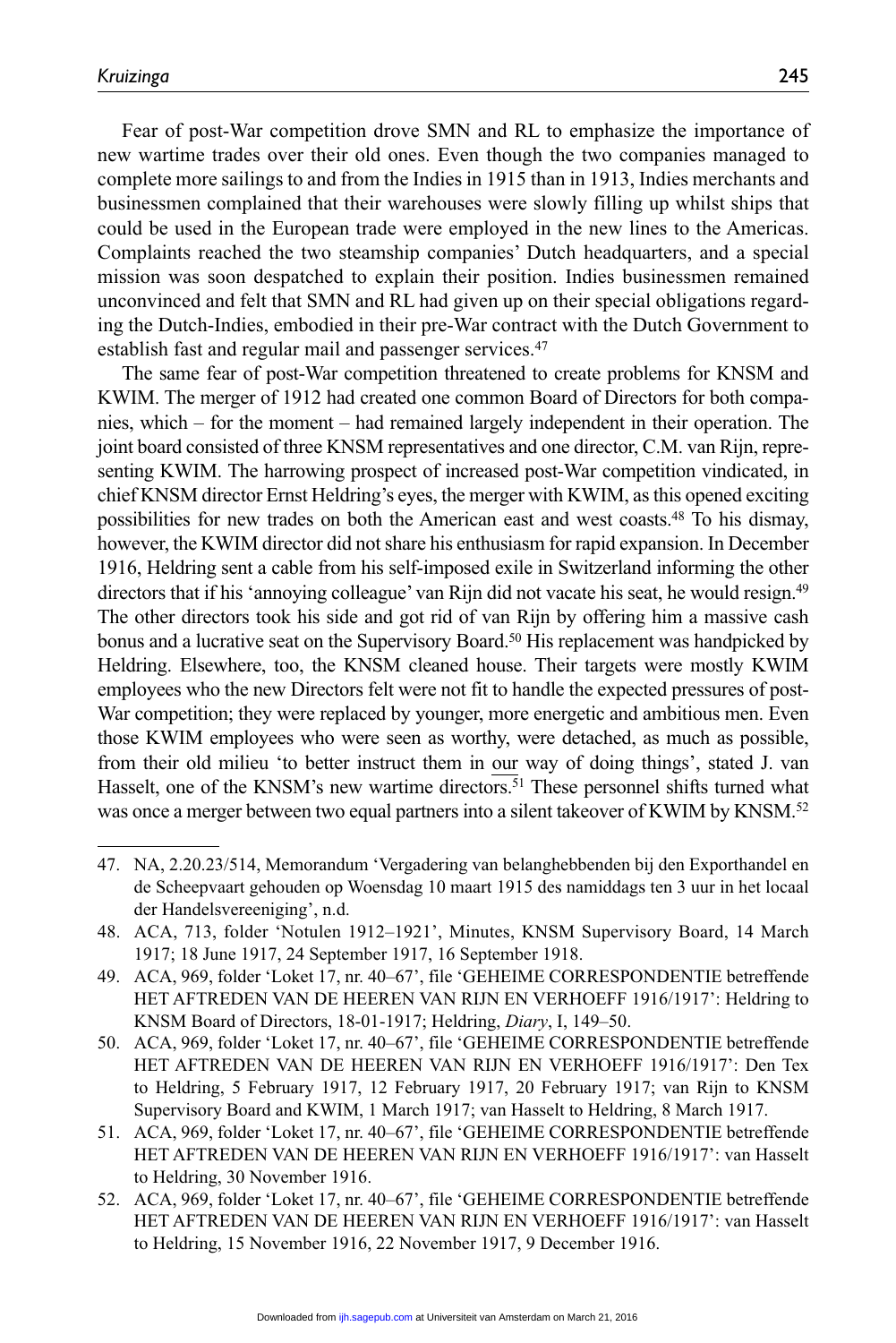KNSM's heightened interest in establishing trades through the Panama Canal caught the attention of another Dutch company, the Holland-America Line (HAL), which also sought to extend its area of operations into South America, particularly Chile.<sup>53</sup> During a round-table meeting between the two company's Boards in 1915, Heldring suggested that the KNSM would stick to South America and refrain from establishing trades to San Francisco, leaving North America to the HAL. However, the HAL Board did not agree. For the moment, they did not have enough ships to mount a challenge to KNSM's South American interests, but that might change, the KNSM Board feared, after the War.54

The prospect of post-War competition was the most important factor in driving company policy. A distant second was the fear that the shipping company's own personnel might desert just when they were needed the most. Labour unrest might lead to lower profits, endangering post-War prospects.55 The shipping companies sought to deter strikes by providing generous pension schemes and, from 1915 onwards, paying out cost-of-living supplements to compensate workers for the increased costs of living.56 KNSM, for example, gave all her employees a monthly bonus of 30 per cent of their normal salary in 1917, increasing to 50 per cent in 1918.57 These measures were largely successful in preventing work interruptions.

# **Epilogue: Unintended Consequences**

When the Armistice was signed on 11 November 1918 and, a few weeks later, the Netherlands finally concluded a general economic agreement with the Allies regarding tonnage and trade, KNSM, KWIM, SMN and RL tried to restart regular services. It took a good number of months, however, before a semblance of pre-War normality returned. A significant number of ships, remained out of their control: ships pressed into Allied service would be gradually returned in 1919, and those requisitioned by the Dutch government would remain so until, in 1920, domestic food and coal prices stabilised.58 Furthermore, a large number of mines still drifted in the North Sea; until about 1920, they posed a significant danger to international shipping. Finally, it took the signing of the Treaty of Versailles on 28 June 1919 before the NOT could seize operations, removing all remaining contractual obstacles against trading with Germany.

As raw material restrictions eased, shipbuilding activities resumed at an increased pace. Most of the ships ordered by the four steamship companies were completed in the

<sup>53.</sup> ACA, KNSM 698, folder "111. Holland Amerika Lijn 1911/1916", Correspondence L.P.D. op ten Noort and J. Rypperda Wierdsma, 1911–1913.

<sup>54.</sup> ACA, 969, folder 'Loket 17, nr. 40–67', file 'GEHEIME CORRESPONDENTIE betreffende HET AFTREDEN VAN DE HEEREN VAN RIJN EN VERHOEFF 1916/1917': van Hasselt to Heldring, 31 December 1916, 14 January 1917 and Den Tex to Heldring, 14-12-1916.

<sup>55.</sup> Delprat, *Journaal*, 18–19.

<sup>56.</sup> RCA, 451.01/7, Minutes, RL Supervisory Board, 4 November 1915.

<sup>57.</sup> ACA, 713, folder 'Notulen 1912–1921': Minutes, Supervisory Board Royal Dutch, 16 September 1918.

<sup>58.</sup> ACA, 713, folder 'Notulen 1912–1921': Minutes, KNSM Supervisory Board, 19 March 1919, 22 November 1919; RCA, 451.01/7, Minutes, RL Supervisory Board, 20 May 1919.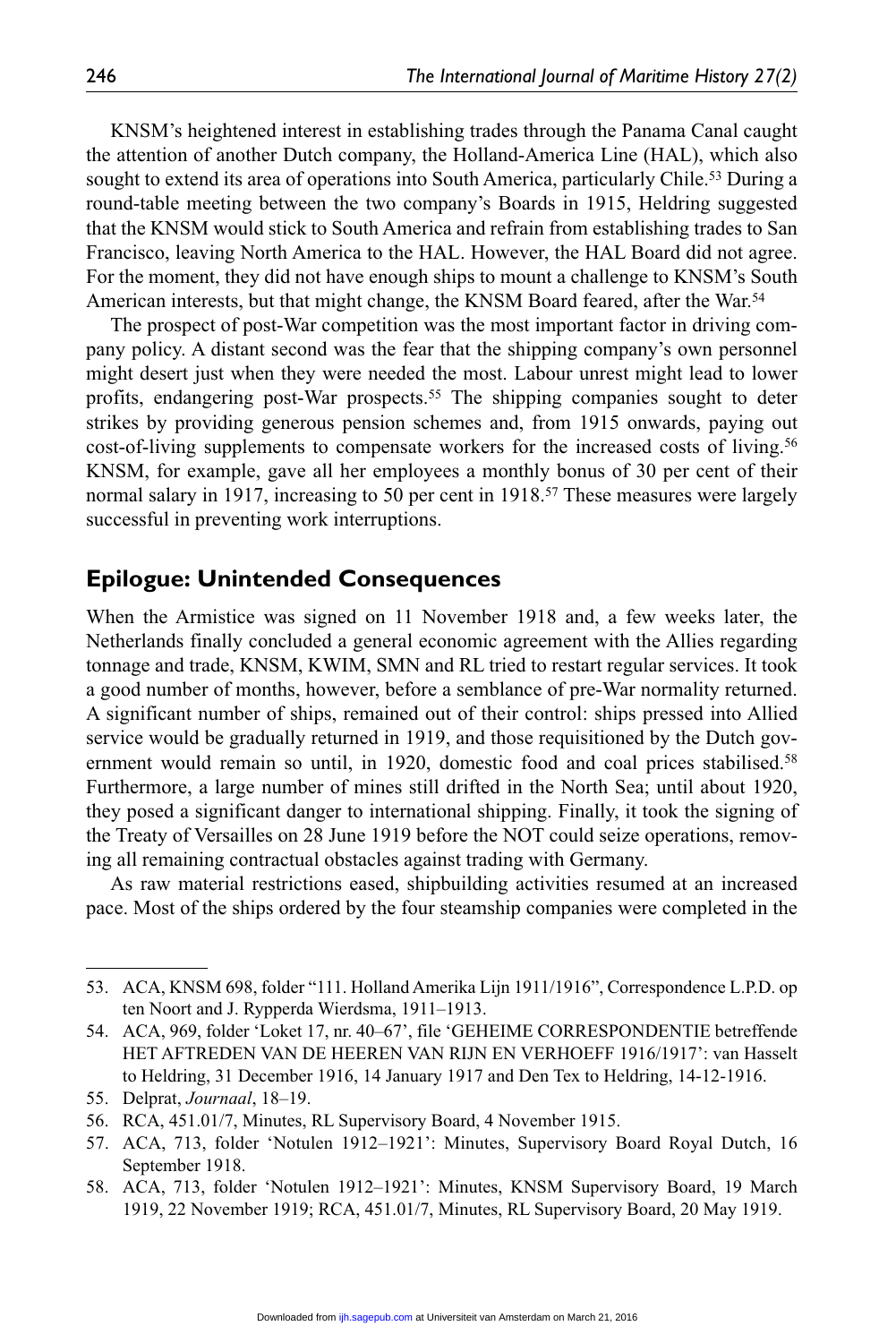years 1919–1922, right on time, it seemed. Although wartime predictions regarding a cut-throat post-War competition between Allies and Central Powers failed to materialize, the massively increased Dutch merchant marine found ample use for its tonnage, as post-War Europe experienced a great increase in demand for overseas goods. In the Indies, Japanese competitors briefly threatened to open a new trade from Japan via Batavia to Europe, but they were remarkably easily pacified by including them in the Batavia Freight Conference, through which they were given favourable transfer rates for shipments moved from or via Batavia to Japan, but no more.59 A new conference agreement was signed with a consortium of American shipping companies when they threatened to open a rival line from New York to Java via the Panama Canal, creating a stable and profitable freight market.60 More good news followed when the wartime talks between KNSM and the Holland-America Line over the division of American 'territory' sparked a round-table conference of all the major shipping lines regarding how to distribute other 'disputed' areas without the need for costly rivalries. In the early 1920s, they managed to conclude a 'general entente', whereby all new disputed trades would be undertaken by a new United Netherlands Steamship Company.61 As an unexpected bonus to KNSM, whose director Heldring saw his pre-War plans for a general Dutch shipping cartel finally realised, the disputed Southern American trade would be executed solely by KNSM and KWIM ships. SMN and RL were participants in the new company as well, which further strengthened their cooperation; in the 1920s, they opened several new trades under its umbrella from the Indies to Singapore and other British Southeast Asian colonies.62 As the new trades developed during the War now seemed reasonably secure, the Dutch steamship companies bought up a sizable portion of the German merchant fleet seized by the Allies as part of the Versailles settlement, forming British shell companies to circumvent any legal impediments.<sup>63</sup>

In the first post-War years, freights remained high. But once wartime shortages were made good, it slowly became apparent to the shipping companies that the War had caused so much devastation and financial dislocation that European demand slumped. For the first time in more than a decade, there was more tonnage than goods needing transport, causing freights to decline.64 To make matters worse, strikes in some of the world's most important coalfields caused fuel prices to explode. To make matters still worse, Allied demands for German reparations caused a further decline in the German mark's exchange rate, which for both passengers and cargo made rail travel to the nearest German port (e.g. Hamburg or Bremen) a cheaper alternative than using the New Rhine Shipping Company to transport goods to Amsterdam.

<sup>59.</sup> ACA, 713, folder 'Notulen 1912–1921': Minutes, RL Supervisory Board, 19 November 1919; RL Annual Report 1919.

<sup>60.</sup> SMN Annual Report 1919.

<sup>61.</sup> ACA, 713, folder 'Notulen 1912–1921', Minutes, KNSM Supervisory Board, 28 April 1919.

<sup>62.</sup> RCA, 451.01/7, Minutes, RL Supervisory Board, 19 November 1919, 29 April 1921.

<sup>63.</sup> ACA, 713, folder 'Notulen 1912–1921', Minutes, KNSM Supervisory Board, 6 December 1920.

<sup>64.</sup> ACA, 713, folder 'Notulen 1912–1921', Minutes, KNSM Supervisory Board, 28 September 1921.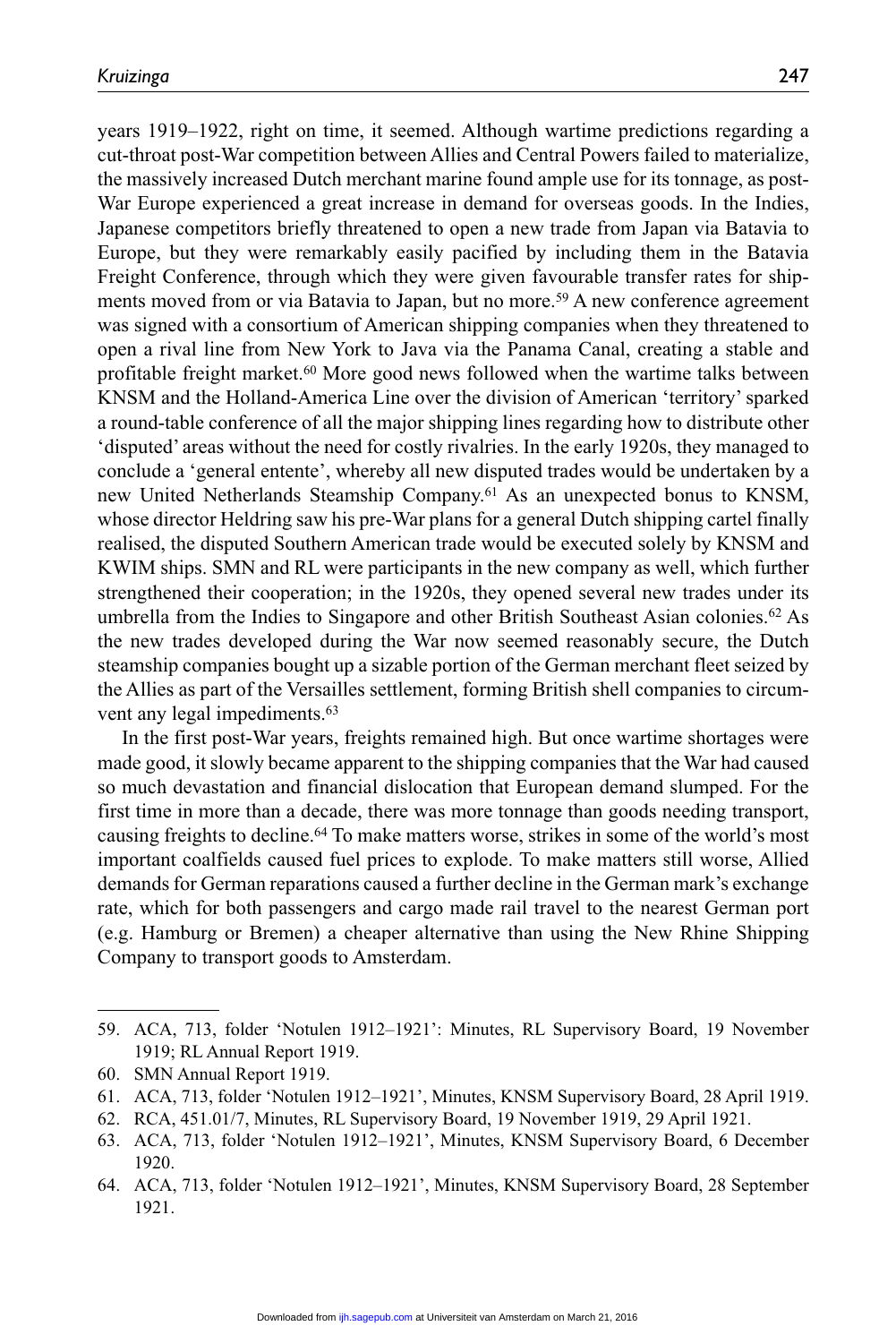But in 1923, the global economy took a turn for the better as demand and freight rates recovered. The shipping companies had managed to weather the storm, due to the enormous financial reserves which were, for them, one of the prime legacies of the First World War. These same reserves helped them to deal with the strikes, as they could simply wait until labour unions exhausted their strike funds.65 The shipping companies' fleets, massively increased in size, now found full employment in both the existing and the new trades. So, although both fleet and financial reserves were created with a different future in mind than had come to pass, they served their companies exceedingly well. The reserves generated in the First World War era had not been exhausted by the 1930s, and helped the shipping companies deal with the first effects of the new global crisis.

#### **Conclusions**

During the First World War, KNSM, KWIM, SMN and RL experienced unexpected growth. They profited from the virtual disappearance of most of their pre-War competitors and from high freights. Together, these two factors compensated for the heavy financial losses inherent in doing business in dangerous waters, from which even neutrals were not immune. Although it is very difficult to ascertain exactly how much the four companies profited, that they did so is abundantly clear. High profit margins were no reasons for complacency, however. Directors and Supervisory Boards were in remarkable agreement that, for them, the War formed the eye of a storm, a breathing space to be used to prepare for the expected economic cold war between the Allies and the Central Powers that was to follow the end of armed hostilities. In order to face the challenges to come, the steamship companies formed sizable war chests, invested in new ships, and developed new trades.

Anxiety for the post-War future caused the KNSM to turn their merger with KWIM into a secret hostile takeover, which – due to a few well-placed bribes and strategic replacements – was very successful. Less successful was the attempt by SMN and RL to explain their actions to Indies businessmen, who could not comprehend why the extra steamships were not used to ship goods from overflowing warehouses to Europe, but were deployed instead in new trades. Many chose, in response, to abandon the European trade altogether and focus on Japan and the United States.

To the Dutch directors' considerable surprise, the War ended up producing a clear winner, which meant that the feared economic war failed to materialize. It seemed, for a few months at least, that the steamship companies had gambled and lost, their new ships (ordered during the War) being launched during a post-War slump for which they were of little use. Luckily for them, their wartime investments did pay off after 1921, when the new ships found employment in the new trades opened during and after the War.

<sup>65.</sup> Ivo Kuypers, *In de schaduw van de grote oorlog: De Nederlandse arbeidersbeweging en de overheid, 1914–1918* (Amsterdam, 2002), 247–51.